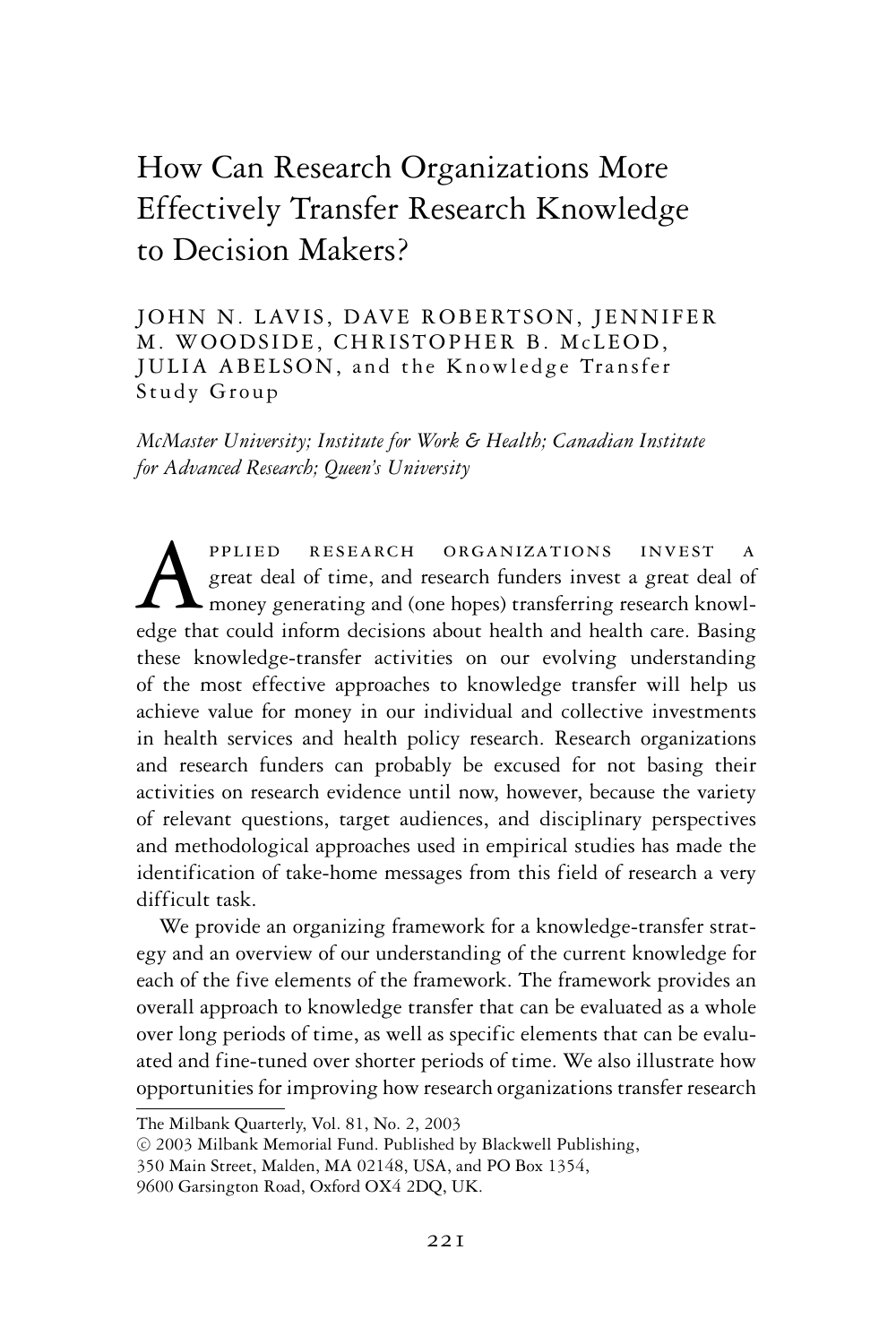knowledge can be found in the differences between what the research literature suggests that research organizations should do and what the directors of research organizations say that they do. We surveyed the directors of applied health and economic/social research organizations in Canada regarding how their organizations transfer research knowledge to decision makers. We conclude by providing suggestions for both action and further research.

#### A Framework for Knowledge Transfer

Five questions provide an organizing framework for a knowledge-transfer strategy: What should be transferred to decision makers (the message)? To whom should research knowledge be transferred (the target audience)? By whom should research knowledge be transferred (the messenger)? How should research knowledge be transferred (the knowledge-transfer processes and supporting communications infrastructure)? With what effect should research knowledge be transferred (evaluation)? The details of these elements vary according to the target audience. We distinguish among four audiences for applied health and economic/social research: general public/service recipients (e.g., citizens, patients, and clients), service providers (e.g., clinicians), managerial decision makers (e.g., managers in hospitals, community organizations, and private businesses), and policy decision makers at the federal, state/provincial, and local levels (Goldberg et al. 1994; Lomas 1990; Power and Eisenberg 1998).

We conducted a qualitative review of both systematic reviews and original studies across the five questions, four target audiences, and full range of disciplinary perspectives and methodological approaches used in empirical studies. We identified relevant articles and documents from the lead author's collection, as well as from an ongoing, systematic review by several authors. We consider our answers to the five questions to be preliminary because each combination of question, target audience, and disciplinary perspective and/or methodological approach could (and ultimately should) be subjected to a systematic review. But we hope that by asking the salient questions, placing them in a logical order, and providing preliminary answers to them, we will spur such systematic reviews. The answer to the questions may change as these results become available. We recognize, however, that the challenges of evaluating the effectiveness of the different approaches may mean that we can never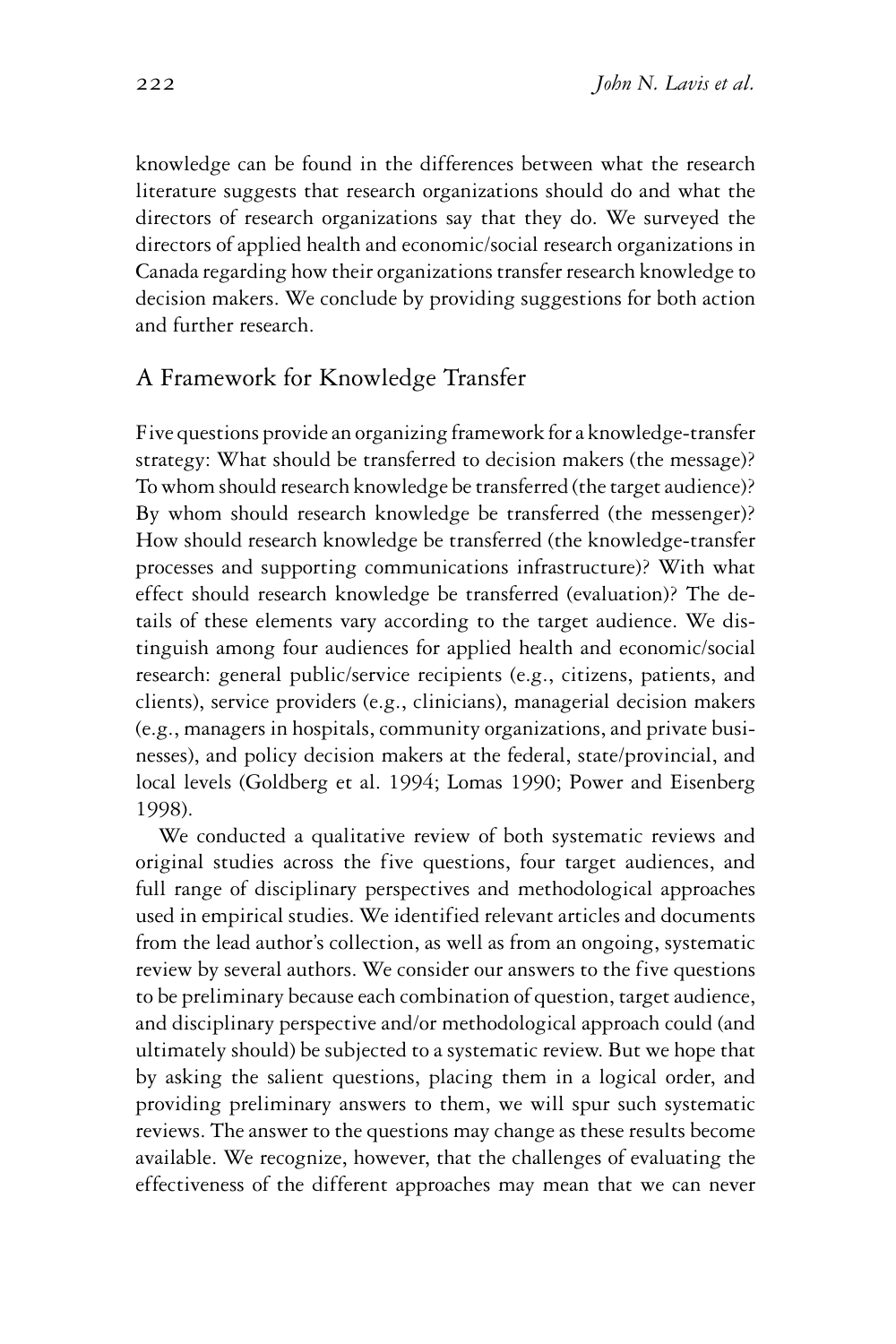convincingly address some questions, such as the optimal allocation of resources to knowledge transfer within research organizations.

# *What Should Be Transferred to Decision Makers?*

The research literature strongly suggests that research organizations should transfer actionable messages from a body of research knowledge, not simply a single research report or the results of a single study. A message can, however, profile and place in context a particular study when relevant. Enhanced validity provides one justification for this approach. Years of research on systematic reviews have taught us that individual studies can often lead to a conclusion very different from that of a systematic review of all available studies (Egger and Davey Smith 1997). For example, a single study comparing the mortality rates of for-profit and not-for-profit hospitals may have found a lower risk of death for patients treated in for-profit hospitals, but a metanalysis of more than 26,000 hospitals and 38 million patients found a higher risk of death for patients treated in for-profit hospitals (Devereaux et al. 2002).

Empirical research on the "types" of research that influence decision making also justifies this approach. Research on managerial and policy decision making has taught us that research in the form of "ideas," not "data," most influences decision making (Weiss 1991). Decision makers rarely use a regression coefficient to help them solve a particular problem. Rather, over long periods of time, "ideas" enlighten decision makers about a particular issue and how to handle it. For example, it took decades for nurse practitioners to be seen as a viable policy alternative to solve the particular problem of physician shortages in rural and remote areas, and even then most decision makers were probably not aware of the particular studies that demonstrated the safety and cost effectiveness of nurse practitioners (Spitzer 1984).

We offer two caveats to this approach. First, not all research can or should have an impact. Some bodies of research knowledge will not generate a "take-home" message, because either the research has no apparent application for decision makers or the findings are not conclusive. That said, this excuse can be overused. A recent survey of prominent health services researchers identified that their last decade of work had been spent primarily on identifying problems, generating hypotheses, and developing new methodologies, not informing decision making (Stryer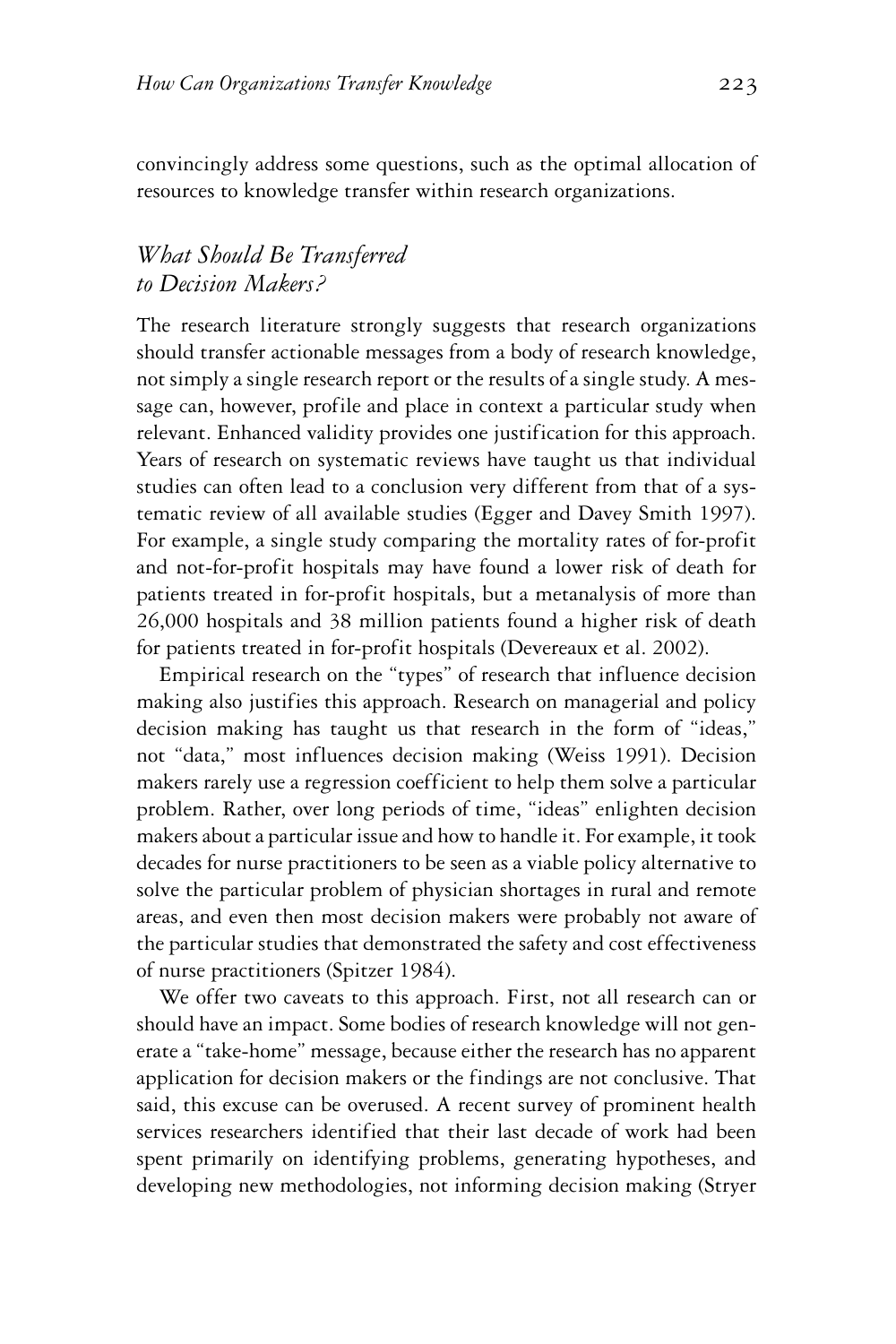et al. 2000). Someone needs to tell decision makers about solutions. Second, accountability mechanisms must be in place to ensure that when take-home messages can be generated, they are appropriate to the decision-making environments to which they are directed (Black 2001b). Research ethics boards, for example, may need to begin assessing the back end of the research, not just the front end (i.e., the proposal). Even then, take-home messages should be seen as only a starting point for a discussion with decision makers, given that researchers will rarely be able to predict the range of incentives and constraints that various decision makers face and what this context means for the applicability of their message (Shapiro 1993).

### *To Whom Should Research Knowledge Be Transferred?*

The research literature makes clear that a message's target audiences must be clearly identified and the specifics of a knowledge-transfer strategy must be fine-tuned to the types of decisions they face and the types of decision-making environments in which they live or work. The same message from a body of research knowledge about stroke care, for example, would clearly not work for patients, clinicians (paramedics, nurses, doctors, and rehabilitation specialists), managers, and public policymakers. Rather, multiple audience-specific messages are needed. Moreover, the same approach to knowledge transfer would clearly not work for patients having to make a decision about cancer treatment that could be informed by a consumer decision aid (Estabrooks et al. 2001), for clinicians having to make a decision about a diagnosis or treatment that could be informed by a clinical practice guideline (Lomas et al. 1989), for managers having to make a decision about resource allocation that could be informed by economic evaluations (Drummond, Cooke, and Walley 1997; Hoffmann and von der Schulenburg 2000), for public policymakers in the health sector having to make a decision about regulations that could be informed by health services research (Eisenberg 1998), and for public policymakers in finance departments having to make a decision about a tax-and-transfer policy that could be informed by research on nonmedical determinants of health (Lavis, Ross, Stoddart et al. 2003).

Learning about these decision-making environments often requires a significant investment of time and financial resources. As one moves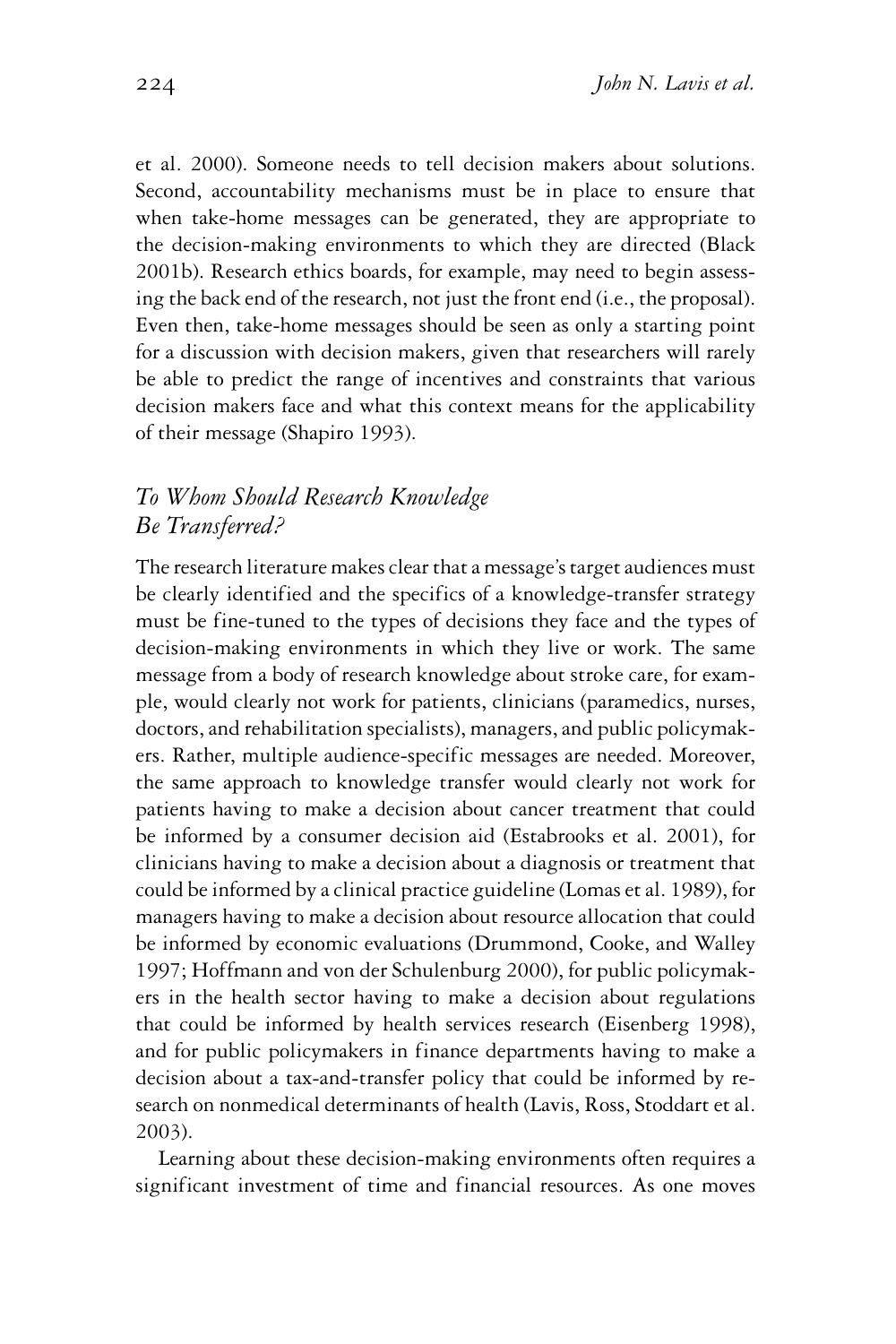from citizen, patient, and clinical (i.e., individual) decision-making environments to managerial and policy decision-making environments, for example, the organizational and political factors with which research knowledge must compete to influence the decision-making process become more apparent (Black 2001a; Walshe and Rundall 2001). We have learned that public policymakers must contend with not only research knowledge but also the values and opinions of the governing party, its key supporters, interested and affected stakeholders, and the general public; with calculations of who wins, who loses, and by how much (i.e., what political scientists call "interests"); and with rules for making decisions and with past policies that may shape and constrain future policies (i.e., what political scientists call "institutions") (Lavis et al. 2002).

The research literature does not explain how to select the target audience(s) for a message, only that once a target audience is identified, the specific knowledge-transfer strategy should be fine-tuned to the types of decisions the decision makers face and the decision-making environments in which they live or work. But what if knowledge transfer to patients is better at creating change in clinical practice than targeting clinicians, hospital managers, public policymakers, or some combination of them? When deciding to whom the research knowledge should be transferred, the first step should be to ask who can act on the basis of the available research knowledge; the second step should be to ask who can influence those who can act; and the third step should be to ask with which of these target audience(s) we can expect to have the most success and which messages pertain most directly to each of them.

# *By Whom Should Research Knowledge Be Transferred?*

According to the research literature, the credibility of the messenger delivering the message—whether the messenger is an individual, group, or organization—is important to successful knowledge-transfer interventions but has never been tested (Shonkoff 2000). The opinion leaders who have been used in clinical decision-making environments, for example, are, by definition, credible messengers. Presumably credibility pertains to both the research/academic arena and the target audience, and the likelihood of credibility not mattering is so low as to make it unlikely that anyone will ever evaluate its effect directly. We do, though, have indirect evidence of its effect. An authoritative endorsement by a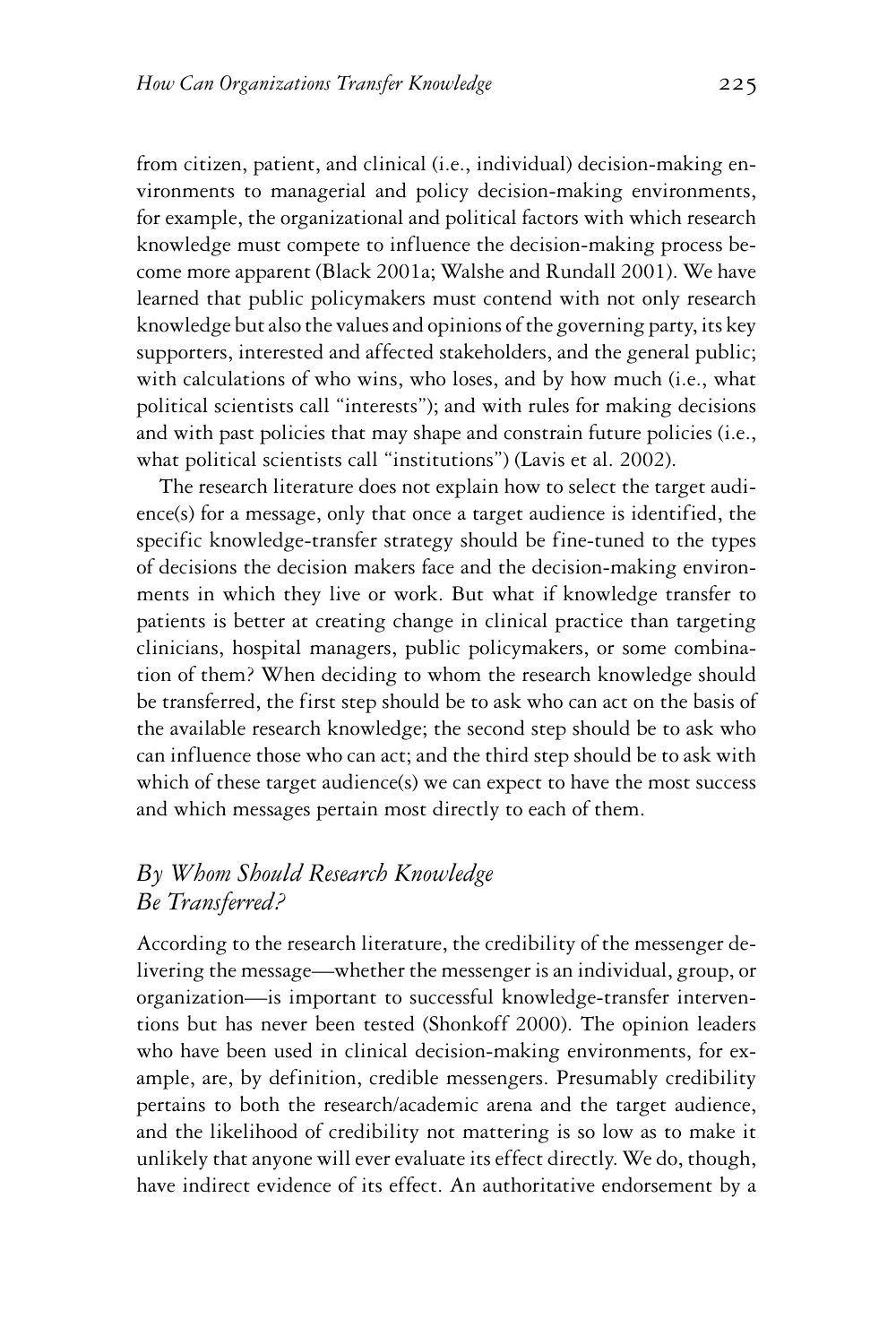respected physician organization or a respected physician colleague, for example, has been shown to influence physicians' adoption of clinical practice guidelines (Hayward et al. 1997). We also have some evidence regarding who is perceived to be credible by different target audiences. Public policymakers, for example, report that they consider organizations of government professionals, such as the Association of State and Territorial Health Officers, to be trusted sources of information (Sorian and Baugh 2002).

Building credibility and acting as a messenger can be very timeconsuming and skill-intensive processes, which makes it impossible to use a one-size-fits-all approach to decide who should act as the messenger. When researchers have the skills and experience to act as the principal messenger, their credibility will likely make them the ideal choice. Having researchers work with and through trusted intermediaries (i.e., knowledge brokers) may constitute a way around the time constraints faced by individual researchers and the limited interest in and skills applicable to knowledge transfer of some researchers while at the same time enhancing the messenger's credibility.

## *How Should Research Knowledge Be Transferred?*

The research literature on which processes are best at transferring research knowledge suggests that passive processes are ineffective and that interactive engagement may be most effective, regardless of the audience. For instance, research on the transfer of research knowledge to and its uptake by clinical audiences has demonstrated that interventions like academic detailing and opinion leaders appear to be effective in many settings (Davis et al. 1995; Davis et al. 1999; Grimshaw et al. 2001; Oxman et al. 1995). The hallmark of these interventions is interaction: interaction between the clinician and an "expert" who has been trained in the principles of academic detailing or interaction between the clinician and someone to whom he or she routinely turns for guidance (Lomas et al. 1991; Soumerai and Avorn 1990).

Research on the transfer of research knowledge to and its uptake by managerial and policy audiences has demonstrated that interaction between researchers and these audiences (or representative members of these audiences) appears to be important to explaining why some types of research knowledge are used and not others, albeit using observational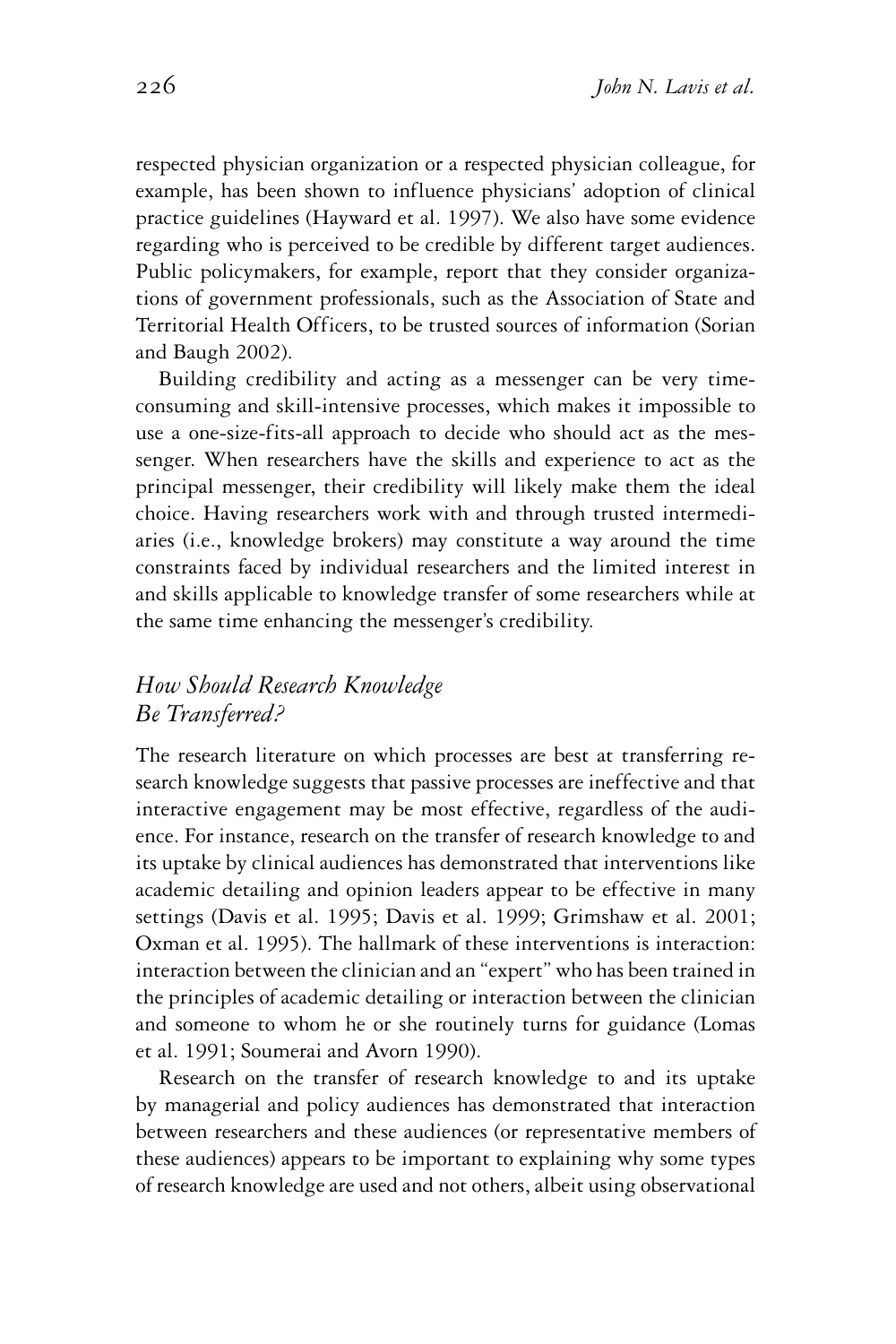and not randomized, controlled trial designs (Innvaer et al. 2002; Landry, Amara, and Lamari 2001; Lavis et al. 2002; Lomas 2000; Soumerai et al. 1997). Interaction can occur at many stages in both the research process and the decision-making process. In theory, interaction can introduce bias into research studies if decision makers press researchers to conduct research in ways that are likely to yield results favorable to decision makers' preexisting beliefs or positions (Innvaer et al. 2002). Whether such outcomes occur frequently has not yet been studied systematically.

The research literature also goes beyond researchers transferring research knowledge using one-way (and sometimes one-off) processes (i.e., beyond "producer-push" efforts). Over long periods of time, two-way "exchange" processes that give equal importance to what researchers can learn from decision makers and what decision makers can learn from researchers can produce cultural shifts. A decision-relevant culture can be created among researchers, and a research-attuned culture can be created among decision makers (Huberman 1994; Roos and Shapiro 1999). Such cultural shifts can facilitate the ongoing use of research knowledge in decision making, not just one-off uses. In addition, the research literature supports the effectiveness of at least one noninteractive intervention, namely, individualized feedback (Davis et al. 1995; Grimshaw et al. 2001; Oxman et al. 1995), which we used at the end of this study to help research organizations move toward the best practices in knowledge transfer. Supporting infrastructure like Web sites and newsletters can augment interactive efforts, though not replace them, particularly if the material provides targeted information to clearly identified audiences and/or more general information in a searchable form when an intervention or event generates a demand for this information.

# *With What Effect Should Research Knowledge Be Transferred?*

Performance measures for knowledge transfer should be appropriate to the target audience and to the objectives (Lavis, Ross, McLeod et al. 2003). For clinicians, for example, the objective may be to change behavior so it is more in line with the available evidence. For public policymakers, given the organizational and political factors with which research knowledge must compete, the objective may be to inform debate. Measures can be categorized according to whether they capture a process associated with the pursuit of the research's impact (e.g., presentations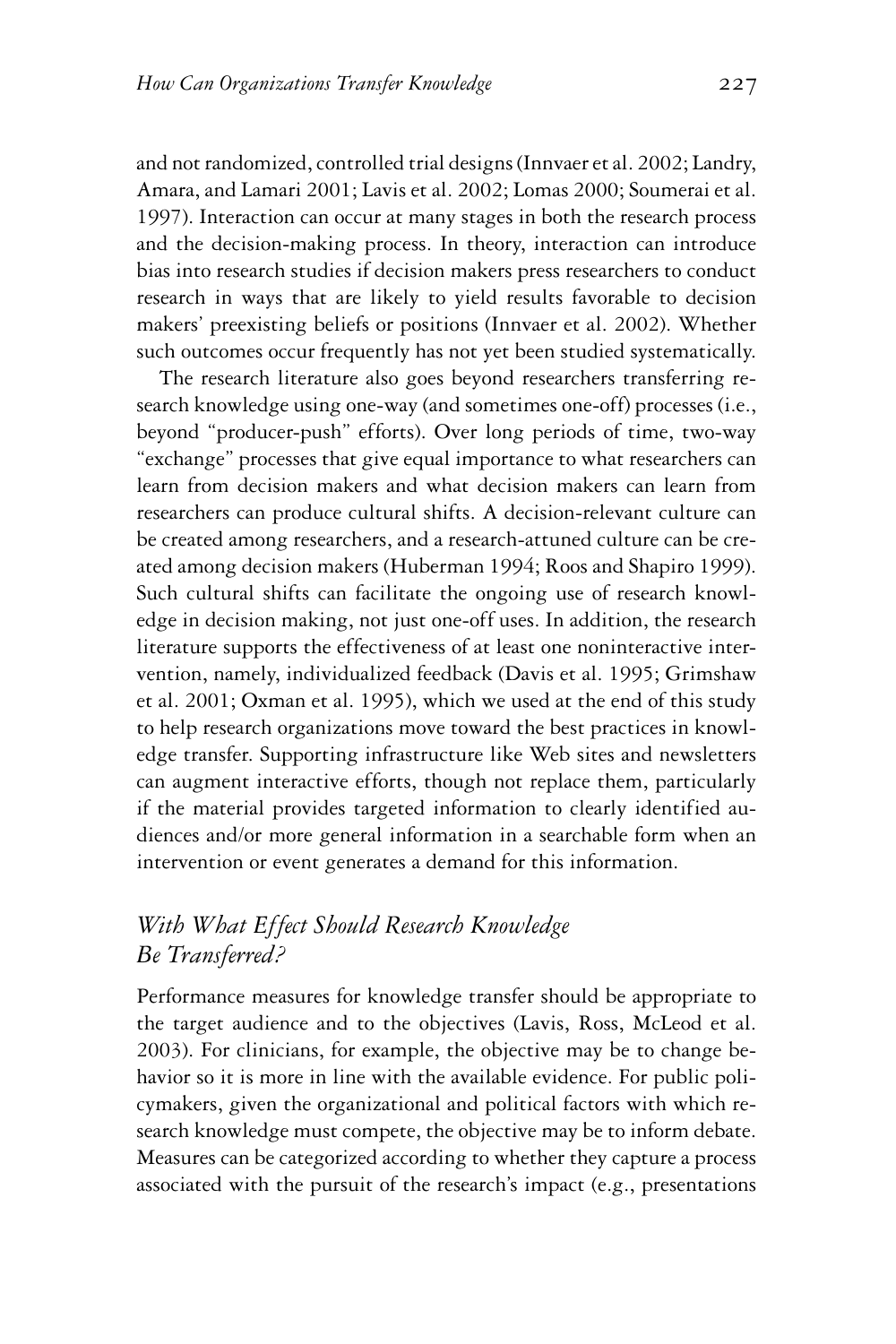to decision makers), an intermediate outcome (e.g., a change in awareness, knowledge, or attitudes), or an outcome (e.g., a decision to select one course of action over others because research knowledge supports its effectiveness).

When measuring outcomes, moving beyond measuring *whether* research knowledge is used in decision making to measuring *how* research knowledge is used becomes important (Pelz 1978; Weiss 1979). Research knowledge may be used in instrumental, conceptual, or symbolic ways. Instrumental use is defined as acting on research in specific and direct ways, such as to solve a particular problem at hand (e.g., developing the first iteration of Medicare's "Resource-Based Relative Value Scale" physician fee schedule). Conceptual use involves a more general and indirect form of enlightenment (e.g., resisting a move toward more for-profit hospitals because of a general sense that not-for-profit hospitals offer a survival advantage for patients compared with for-profit hospitals, but without knowing about the particular studies or their strengths and limitations). Conversely, symbolic use pertains to a use of research knowledge, but not to inform decision making; here research knowledge is used to justify a position or action that has already been taken for other reasons (sometimes called a "political use of research") or the fact that research is being done is used to justify inaction on other fronts (called a "tactical use of research").

Moving beyond decision-making outcomes to health, economic, and social outcomes, however, is almost certainly asking too much. Research organizations simply want to know whether the research knowledge that they produce is having an impact on decision making. Tracing the complex pathways through which informed decisions translate into improved implementation or performance and ultimately into better health is best left to stand-alone research initiatives (Lavis 2002). The same can be said of economic and social outcomes.

## Current Practices in Transferring Research Knowledge

Opportunities for improving how research organizations transfer research knowledge can be found in the differences between what the research literature suggests that research organizations should do and what the directors of research organizations say that they do. We surveyed the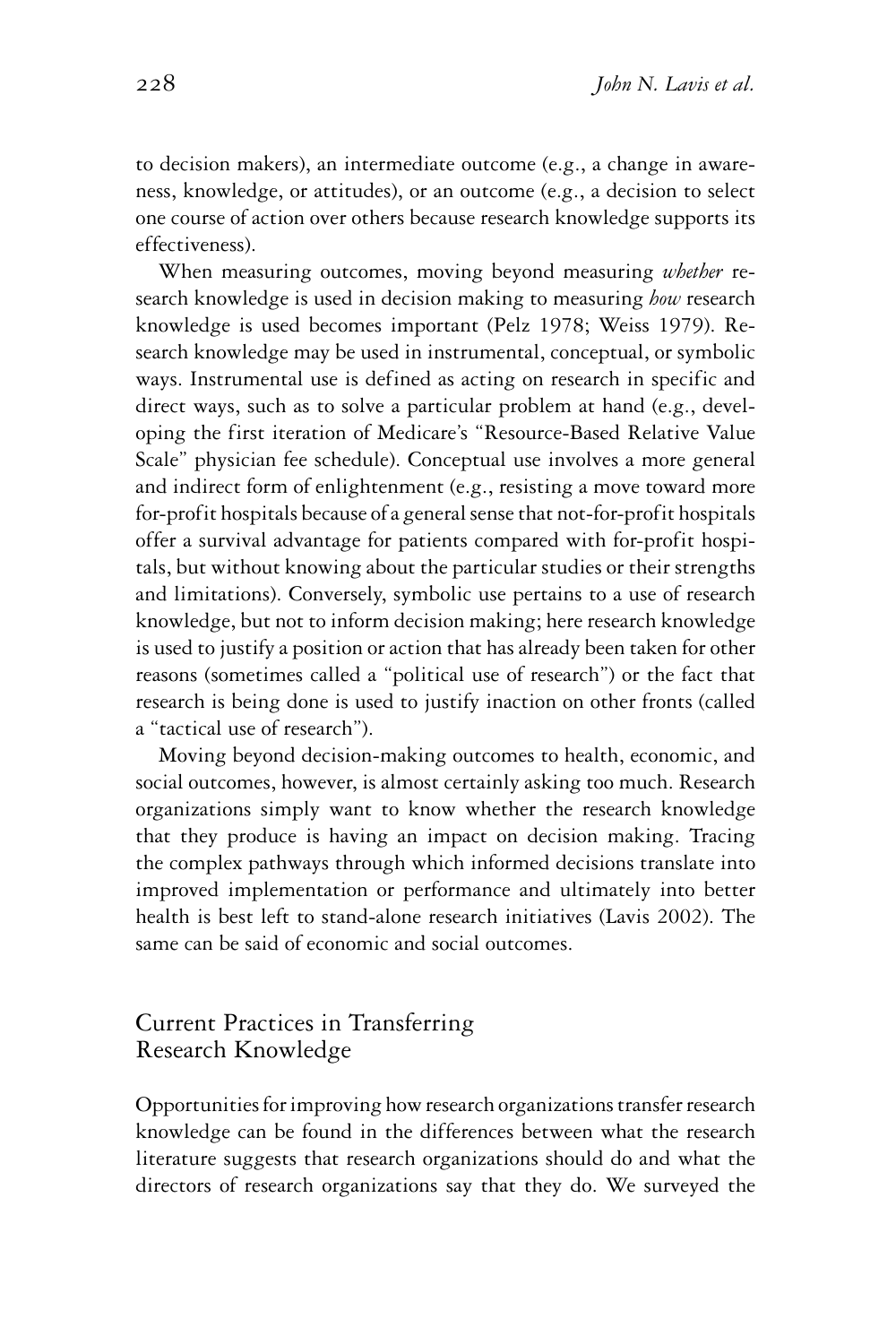directors of applied health and economic/social research organizations in Canada regarding how their organizations transfer research knowledge to decision makers. We had two research objectives: (1) to assess the extent to which Canadian research organizations were transferring research knowledge in ways consistent with our understanding of the research evidence, and (2) to examine whether either sector (i.e., health versus the economic/social policy sector) or target-audience orientation (i.e., none, some, or all four target audiences) explained any variation in their responses. We did not collect data that would have allowed us to establish which individual-level factors (e.g., directors' personal interest in knowledge transfer), organization-level factors (e.g., size of budget and affiliation with a university) or system-level factors (e.g., availability of funding for syntheses and for knowledge transfer) explained any variation in their responses, although we do plan to pursue this line of inquiry in future research.

We hypothesized that most Canadian research organizations were not transferring research knowledge in ways consistent with the available evidence (primarily because take-home messages from the field of research on knowledge transfer have been so difficult to identify), that health organizations were more likely than economic/social research organizations to transfer research knowledge in ways consistent with the available research evidence (primarily because leadership in this domain in the health sector was strong and the legislative mandate of Canada's largest health research funder focused attention on it), and that research organizations with a smaller number of target audiences were more likely to transfer research knowledge in ways consistent with the available research evidence (primarily because specialization would increase the likelihood that they could identify take-home messages from the subfield of research on knowledge transfer pertaining to their principal target audience).

The two past attempts to describe current practices in knowledge transfer in Canadian health research organizations were not designed to provide comprehensive descriptions (Canadian Population Health Initiative 2001; Lewis 2000). These surveys were less comprehensive than ours in the number of research organizations surveyed (17 in one case and 12 in the other), in the type of research organizations surveyed (committed to knowledge transfer to public policymakers in one case and committed to health technology assessment in the other), and in the number and type of questions asked about knowledge-transfer activities (to whom,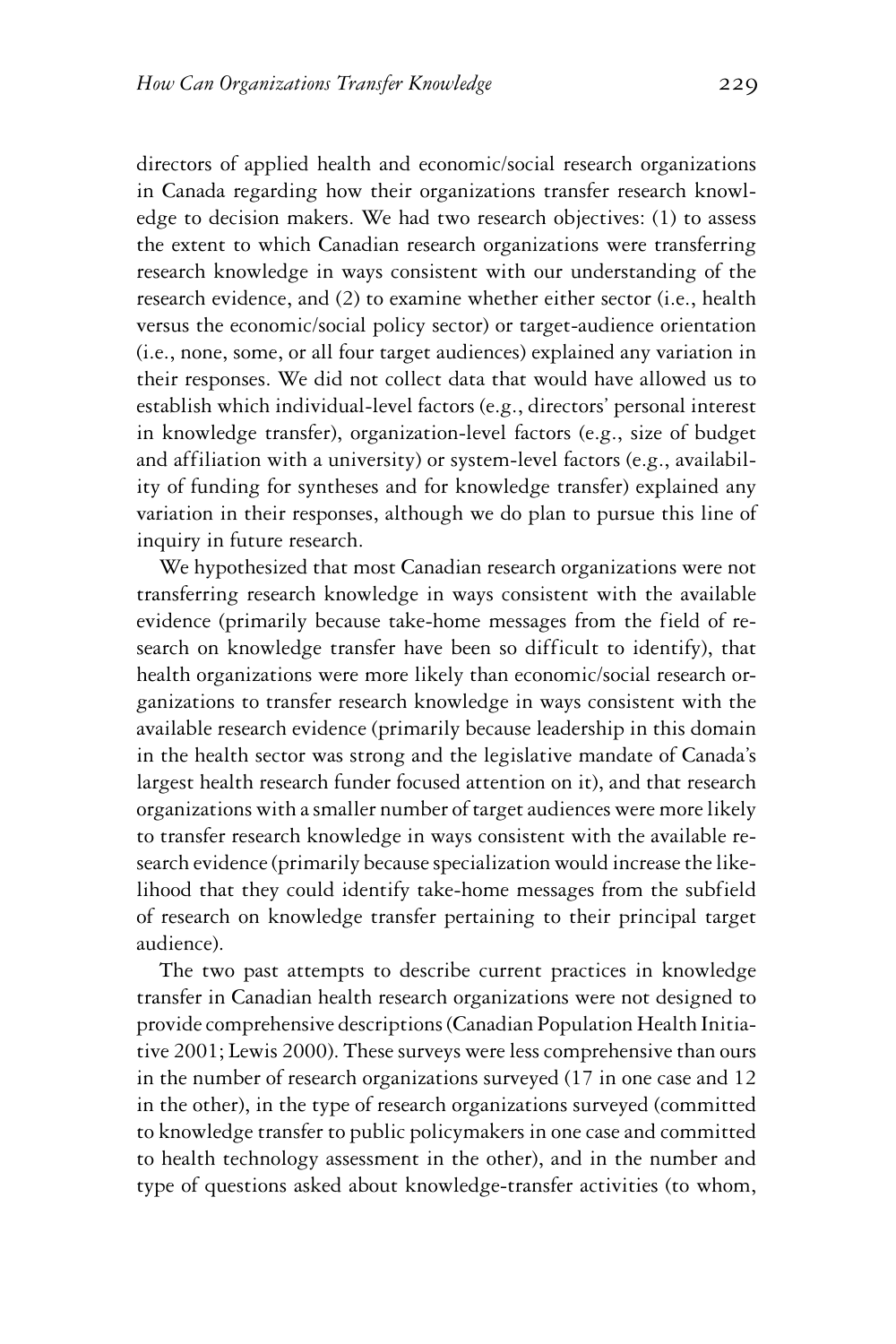when, and how were asked in one case, and how and with what effect were asked in the other). Differences in either the survey questions or the rating scale or both precluded comparing responses across surveys to determine whether the types of knowledge-transfer activities used by Canadian research organizations have been changing over time.

#### *Methods*

We mailed a survey to 265 directors of applied research organizations in Canada about their organizations' current practices in transferring research knowledge to decision makers. Our study population covered two groups: applied health research organizations  $(N = 134)$  and applied economic/social research organizations (*N* = 131). We defined *applied* research organizations as research groups producing research that could be acted on by any one of four target audiences: general public/service recipients, service providers, managerial decision makers, and policy decision makers. This definition ruled out laboratory-based research groups producing research intended primarily for biomedical firms. We defined applied *health* research organizations as research groups studying the effectiveness and efficiency of clinical services and health care systems. We defined *economic/social research* organizations as research groups studying the effectiveness and efficiency of government economic/social programs and economic/social policy systems.

We included autonomous research groups, semiautonomous research groups in university departments and schools, semiautonomous research groups in federal or provincial government departments, and semiautonomous research groups in Quebec's largest regional health authorities. We excluded university departments or schools, virtual networks of researchers (e.g., National Centres of Excellence), management-consulting firms, marketing-research firms, and professional membership organizations. We also excluded research groups that had existed for less than one year.

We identified research organizations by reviewing published lists of Canadian research organizations (Abelson and Carberry 1998), reviewing unpublished lists of Canadian research organizations compiled by groups like the federal government's Policy Research Initiative, searching Canadian funding agency and university Web sites, and contacting the six members of our research advisory group (who were drawn from across Canada) and the three members of our decision-maker advisory group.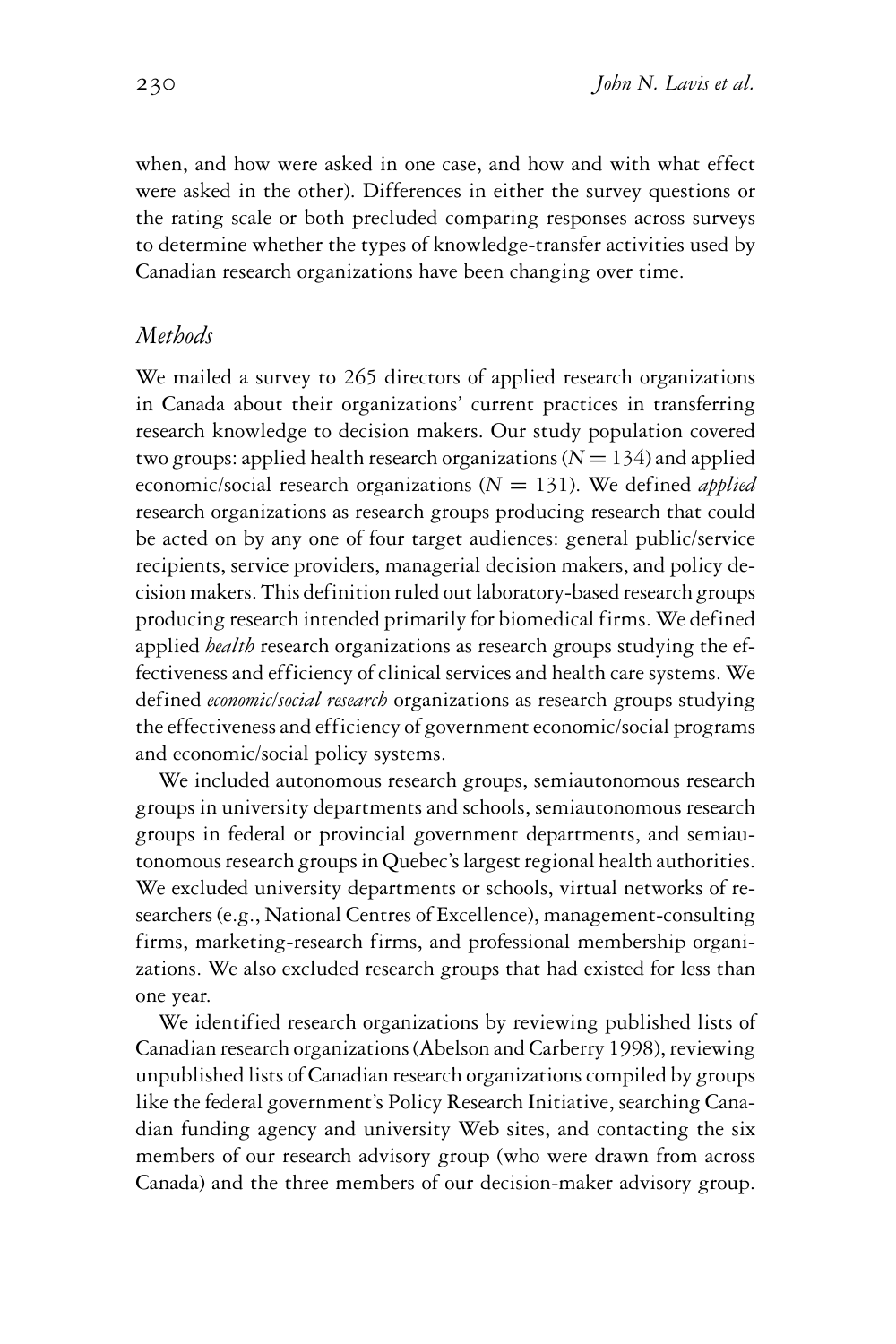We determined each research organization's eligibility through its Web site or a telephone or e-mail interaction. After mailing the survey and responding to telephone or e-mail queries from research organization directors who had received the survey, we determined that six of the research organizations were ineligible to participate. These organizations do not appear in either the numerator or denominator of our response rate calculations.

The four-page survey instrument covered five principal domains, each corresponding to one element of a knowledge-transfer strategy:

- 1. What do research organizations transfer to their target audiences, and at what cost?
- 2. To whom do research organizations transfer research knowledge, and with what investments in targeting them?
- 3. By whom is the research knowledge transferred, and with what investments in assisting them?
- 4. How do research organizations engage target audiences in the research process (and do they use supporting communications infrastructure such as Web sites and newsletters to transfer research knowledge)?
- 5. Do research organizations perform evaluative activities related to knowledge transfer?

Some of these domains, such as "what is transferred," can be considered as a continuum from more traditional approaches (e.g., providing full reports on research projects) to more innovative approaches (e.g., developing actionable messages based on bodies of research knowledge). Other domains, such as "with what effect is research knowledge transferred," can be considered an "either/or" approach that is employed either across the board or not at all: a research organization either does or does not survey its target audiences about their awareness of, knowledge of, attitudes toward, and self-reported use of the research knowledge that has been the focus of the research organization's knowledge-transfer efforts. That said, some research organizations may assess awareness and not self-reported use of research knowledge because the latter is more vulnerable to criticism of social desirability bias. With few exceptions, questions were followed by a five-point Likert scale that captured the frequency with which a particular approach is used or activity is undertaken (i.e., never, rarely, occasionally, frequently, or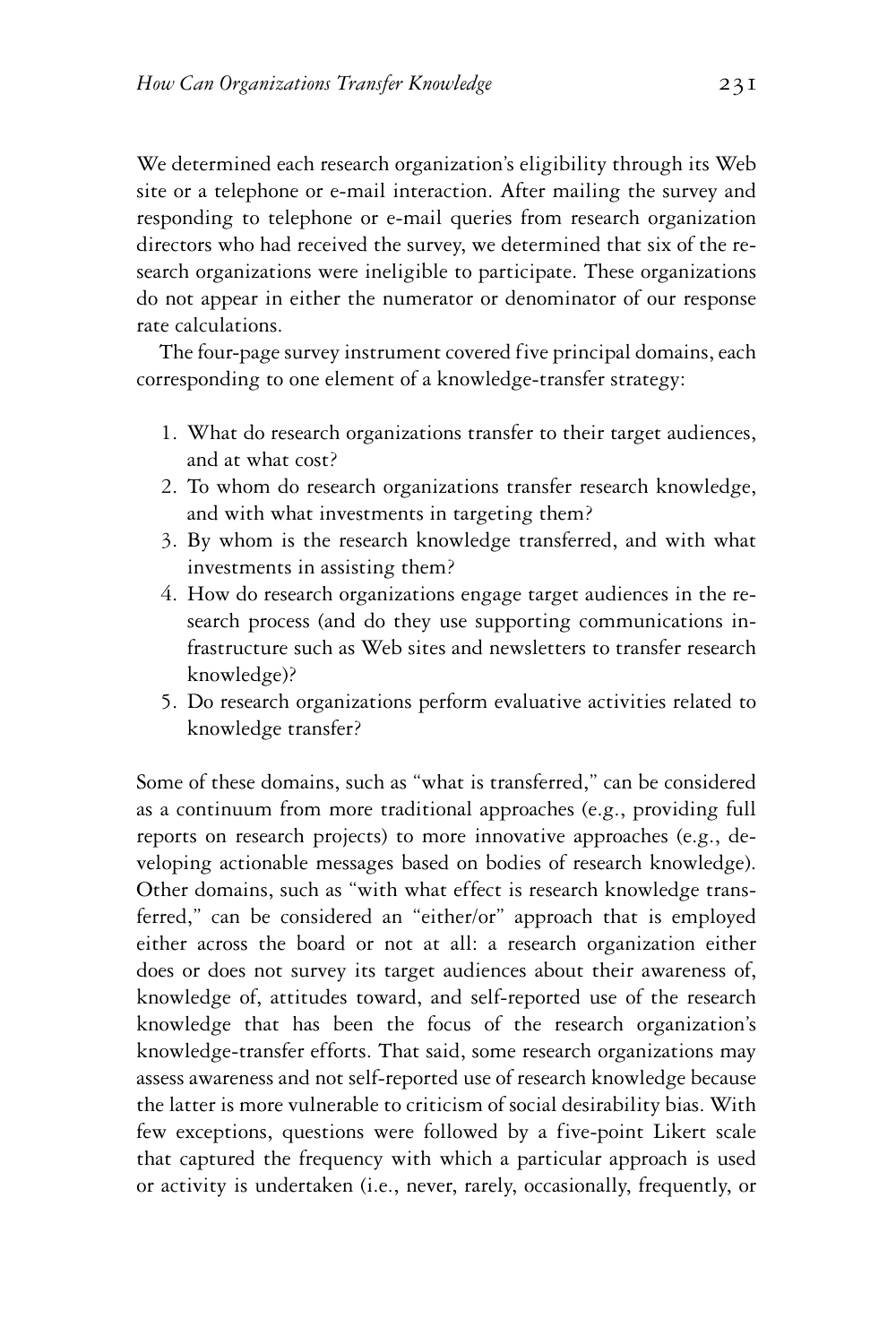always). A one-page insert was provided for respondents' optional written comments.

We mailed the cover letter and survey instrument in the late summer of 2001, and then to nonresponders we mailed (at one-month intervals) a postcard reminder, a follow-up letter along with another copy of the survey instrument, and a second follow-up letter. We also telephoned nonresponders one to two months after the final mailing. The health research organizations received an endorsement letter from the president of the Canadian Institutes for Health Research along with their second followup letter. We sent a thank-you card to all directors who returned a survey and an individualized feedback form to all directors who requested one.

All data were entered separately by two individuals, and any discrepancies in the two datasets were resolved by a third individual in consultation with the data-entry personnel. Data were analyzed by type of research organization (health research organizations and economic/social research organizations) and by target-audience orientation (none, between one and three of the four target audiences identified previously, and all four target audiences). We established the target audiences for research organizations according to which of the four target audiences they reported frequently or always transferring research knowledge. We used a t-test to compare health research organizations with economic/social research organizations and an ANOVA to compare research organizations with different target-audience orientations.

We supplement the description of our findings with illustrative examples of some of the knowledge-transfer activities of the research organizations with which we are affiliated. By doing so, however, we do not mean to imply that these activities were representative of all research organizations engaging in a particular type of activity or that these activities were necessarily grounded in research evidence supporting their effectiveness. Little empirical evidence exists to support one approach over another to, for example, spending time with a target audience. We hope to spur evaluations of these alternatives by providing illustrative examples.

#### *Results*

The response rate was reasonably high overall (0.66), but much higher in the health sector (0.77) than in the economic/social sector (0.55). We found no difference in the overall response rate by language of correspondence (0.66 for English-speaking directors and 0.67 for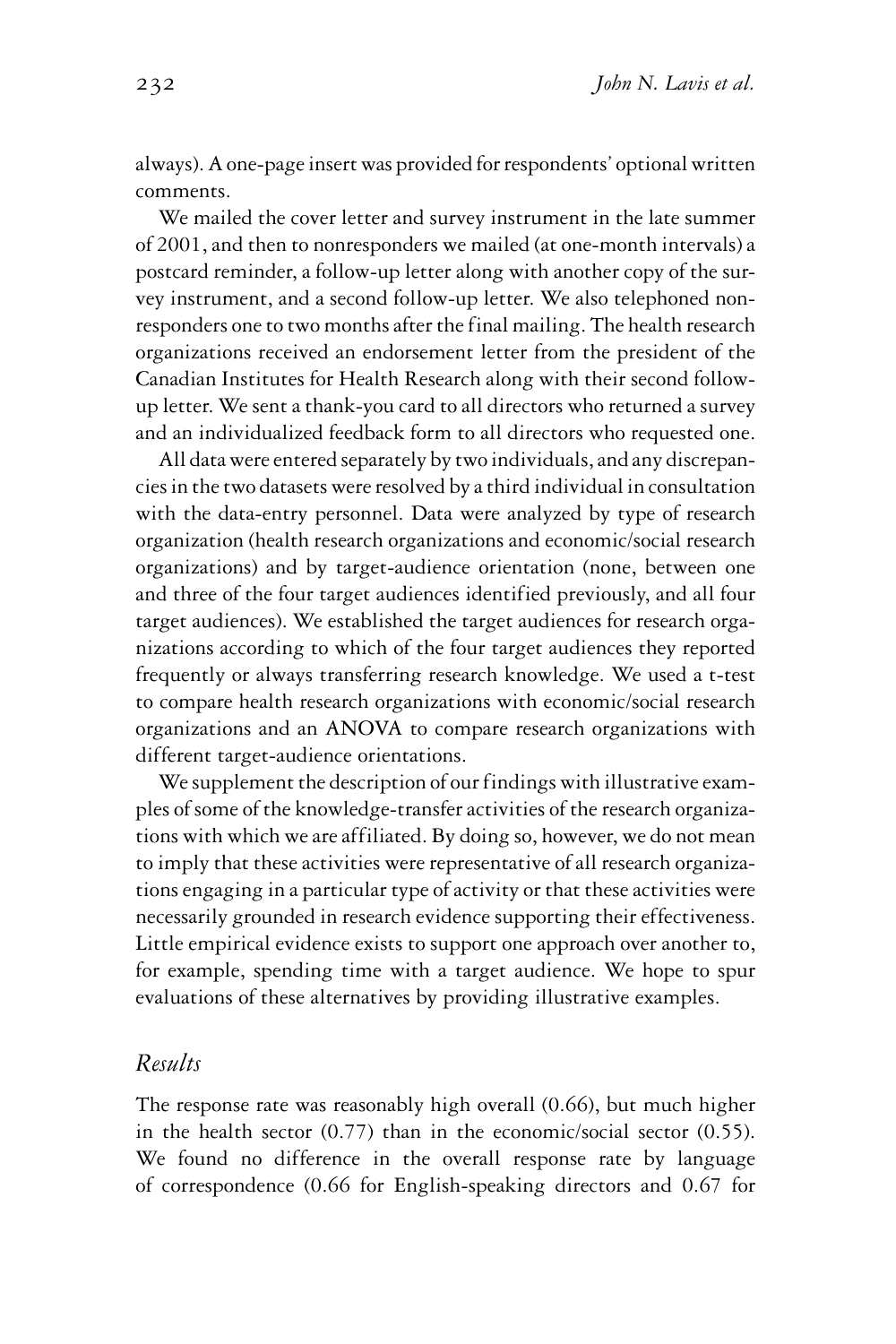French-speaking directors). We found few cases in which responses differed between health and economic/social research organizations. Therefore all tables list knowledge-transfer activities in descending order of frequency for the full study sample (not the order in which the activities were listed on the survey instrument), and most of our comments focus on our results on the full study sample.

About one-third of research organizations have moved beyond transferring project-specific reports and report summaries to developing messages for their target audiences that transcend particular research reports (0.34) or that specify possible action (0.30) (table 1). As an example, the Institute for Work & Health, an independent research organization, routinely develops actionable messages for clinicians who diagnose and treat injured workers. One such message pertains to the management of acute low-back pain: when a focused history and physical exam rule out red flags, neither x-rays nor lab tests are necessary and interventions should be kept to a minimum, with patients being reassured about the normal course of recovery, educated in self-management of pain, and encouraged to stay active and resume activities as soon as possible.

Health research organizations target three groups—service providers (e.g., clinicians), managers, and public policymakers—with roughly equal frequency (table 2). Economic/social research organizations target public policymakers more frequently than either service providers or managers. A higher proportion of economic/social research organizations (0.77) than health research organizations (0.60) target public policymakers, and a lower proportion of economic/social research organizations (0.45) than health research organizations (0.74) target service providers. While many research organizations tailor their knowledgetransfer approach to their specific target audiences (0.60), a lower proportion dedicate resources to getting to know their target audiences (0.39), and an even lower proportion dedicate resources to skill building among their target audiences (0.20). The Canadian Cochrane Network and Centre is among the one in five research organizations that dedicate resources to skill building: affiliated researchers and staff conduct workshops individually designed for public policymakers in provincial health departments to guide them in the practical application of the actionable messages provided by Cochrane systematic reviews.

Few research organizations dedicate resources to enhancing their internal capacity to transfer research knowledge through skill building among their knowledge-transfer staff (0.22), getting to know the research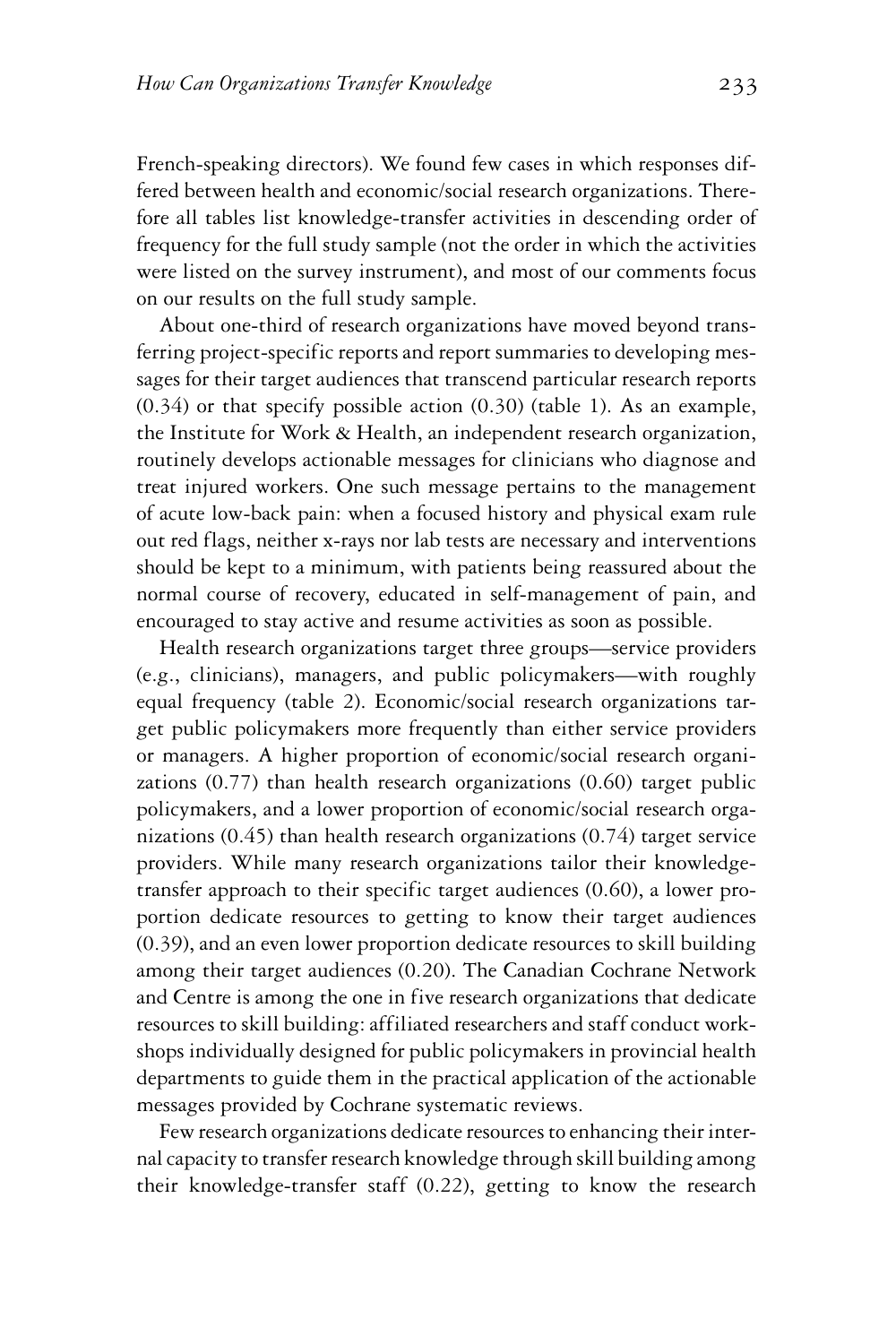|                                                                                                                                                              |                   |                                  | Following Knowledge-Transfer Activities Either Frequently or Always<br>Proportion Reporting That Research Organization Performs the<br>(versus occasionally, rarely, or never) |
|--------------------------------------------------------------------------------------------------------------------------------------------------------------|-------------------|----------------------------------|--------------------------------------------------------------------------------------------------------------------------------------------------------------------------------|
| Knowledge-Transfer Activity                                                                                                                                  | $\overline{A}$ ll | Health Research<br>Organizations | Economic/Social Research<br>Organizations <sup>a</sup>                                                                                                                         |
| Provides free, upon request, brief summaries of research                                                                                                     | 0.61              | 0.63                             | 0.59                                                                                                                                                                           |
| Provides free, upon request, full reports of research projects, 0.58<br>either in hard copy or electronically<br>reports                                     |                   | 0.60                             | 0.55                                                                                                                                                                           |
| Mails or e-mails brief summaries of research reports to target 0.49<br>audiences                                                                             |                   | 0.51                             | 0.47                                                                                                                                                                           |
| Provides at cost and upon request full reports of research                                                                                                   | 0.47              | 0.40                             | $0.57***$                                                                                                                                                                      |
| Mails or e-mails full reports of research projects to target<br>audiences<br>projects                                                                        | 0.35              | 0.32                             | 0.38                                                                                                                                                                           |
| Develops messages for target audiences that transcend<br>particular research reports (or the research projects on<br>which these research reports are based) | 0.34              | 0.34                             | 0.34                                                                                                                                                                           |
| Develops messages for target audiences that specify<br>possible action                                                                                       | 0.30              | 0.33                             | 0.25                                                                                                                                                                           |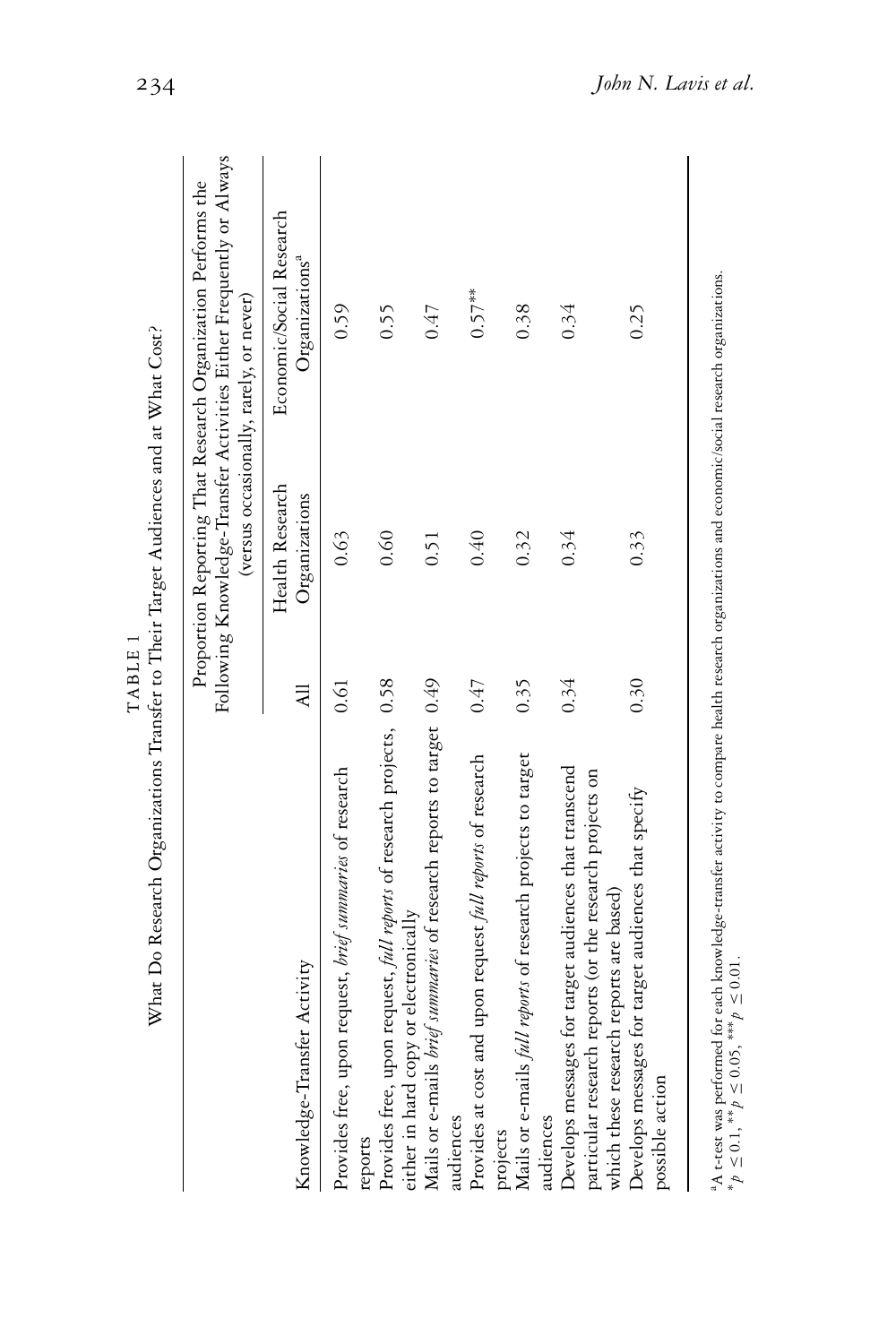|                                                                                                                 |      | (versus occasionally, rarely, or never)<br>Either Frequently or Always | Proportion Reporting That Research Organization Transfers<br>Research Knowledge to the Following Target Audiences                                                              |
|-----------------------------------------------------------------------------------------------------------------|------|------------------------------------------------------------------------|--------------------------------------------------------------------------------------------------------------------------------------------------------------------------------|
|                                                                                                                 |      |                                                                        |                                                                                                                                                                                |
| Target Audiences                                                                                                | All  | Health Research<br>Organizations                                       | Economic/Social Research<br>Organizations <sup>ª</sup>                                                                                                                         |
| Policymakers in federal, provincial, or municipal governments                                                   | 0.67 | 0.60                                                                   | $0.77***$                                                                                                                                                                      |
| Service providers                                                                                               | 0.63 | 0.74                                                                   | $0.45***$                                                                                                                                                                      |
| Managers in publicly funded facilities or enterprises, planning<br>regions, or private organizations/businesses | 0.60 | 0.64                                                                   | 0.54                                                                                                                                                                           |
| General public or service recipients                                                                            | 0.47 | 0.44                                                                   | 0.50                                                                                                                                                                           |
| Knowledge-Transfer Activity                                                                                     |      |                                                                        | Proportion Reporting That Research Organization Performs<br>Frequently or Always (versus occasionally, rarely, or never)<br>the Following Knowledge-Transfer Activities Either |
| Tailors knowledge-transfer approach to specific target audiences                                                | 0.60 | 0.63                                                                   | 0.54                                                                                                                                                                           |
| Obtains and/or updates contact information about target audiences                                               | 0.55 | 0.49                                                                   | $0.63*$                                                                                                                                                                        |
| Spends time with target audiences discussing the research reports                                               | 0.52 | 0.51                                                                   | 0.54                                                                                                                                                                           |
| Spends time with target audiences discussing ideas for possible<br>actions                                      | 0.50 | 0.49                                                                   | 0.51                                                                                                                                                                           |
| Tailors mailings or e-mails to specific target audiences                                                        | 0.49 | 0.45                                                                   | 0.54                                                                                                                                                                           |
| Spends time with target audiences discussing ideas that transcend<br>particular research reports                | 0.42 | 0.39                                                                   | 0.46                                                                                                                                                                           |
| Dedicates resources to getting to know target audiences                                                         | 0.39 | 0.43                                                                   | 0.32                                                                                                                                                                           |
| Dedicates resources to skill building among target audiences                                                    | 0.20 | 0.24                                                                   | 0.13                                                                                                                                                                           |

aA t-test was performed for each knowledge-transfer activity to compare health research organizations and economic/social research organizations. ∗ $\mathfrak{S}^{\mathfrak{a}}$  $\mathfrak{g}^{\mathfrak{a}}$ ن<br>م A t-test was performed for each Kilow.<br>\*  $p \le 0.1$ , \*\*  $p \le 0.05$ , \*\*\*  $p \le 0.01$ . *p* ≤ 0.1, ∗∗ *p* ≤ 0.05, ∗∗∗ *p* ≤ 0.01.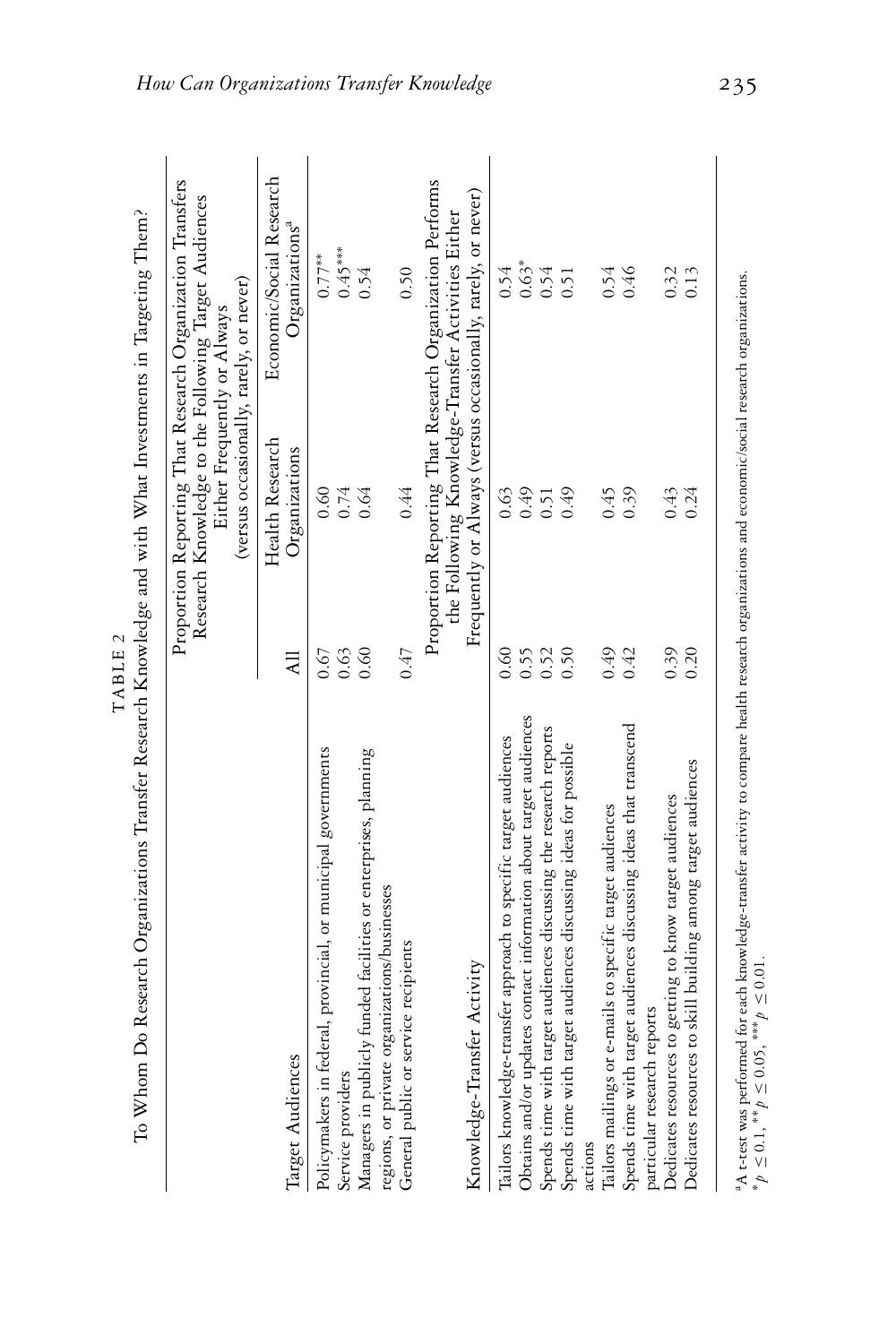literature regarding effective approaches to knowledge transfer (0.21), or learning what constitutes a credible messenger for their target audiences and ensuring that their knowledge-transfer staff meet these expectations (0.17) (table 3). That said, many research organizations do employ dedicated staff with knowledge-transfer duties (0.63), and a fair number of them create explicit incentives (e.g., performance goals/measures and targeted stipends) for research staff to engage in knowledge-transfer activities (0.42). Moreover, research organizations dedicate a sizable proportion of their research budget to knowledge transfer (mean  $= 0.14$ ; median  $= 0.10$ ). The Institute for Work & Health is among the small group of research organizations that report investing heavily in enhancing their internal capacity for knowledge transfer. The institute invests almost one-fifth of its budget in its knowledge-transfer functions, and it employs three knowledge-transfer associates, one each for clinicians, workplace parties, and public policymakers. These associates—two of whom were drawn from the decision-making environments in which their target audiences are located—invest both time and resources in keeping abreast of the issues that their target audiences are facing. In addition, each member of the institute's scientific staff commits to a particular knowledge-transfer goal at the beginning of each year, and his or her performance against this goal is evaluated as part of the staffer's annual performance appraisal.

Between one-third and two-thirds of research organizations engage representatives of their target audiences in different stages of the research process (table 4). A higher proportion of health research organizations (0.64) than economic/social research organizations (0.45) involve their target audiences in establishing the overall direction of their organization. McMaster University's Centre for Health Economics and Policy Analysis frequently uses representatives of one of its target audiences (the Ontario Ministry of Health and Long-Term Care) to develop specific research questions for ministry-responsive projects, but it always uses representatives of all its target audiences in its knowledge-transfer activities. The centre replaced its annual health policy conference with small, invitation-only, interactive workshops designed to engage representatives of its target audiences in discussions about the implications of the research knowledge that the centre produces. Each workshop session is facilitated by an individual who is perceived to be credible by all participating target audiences. The first ten minutes of each session is spent listening to a presentation by a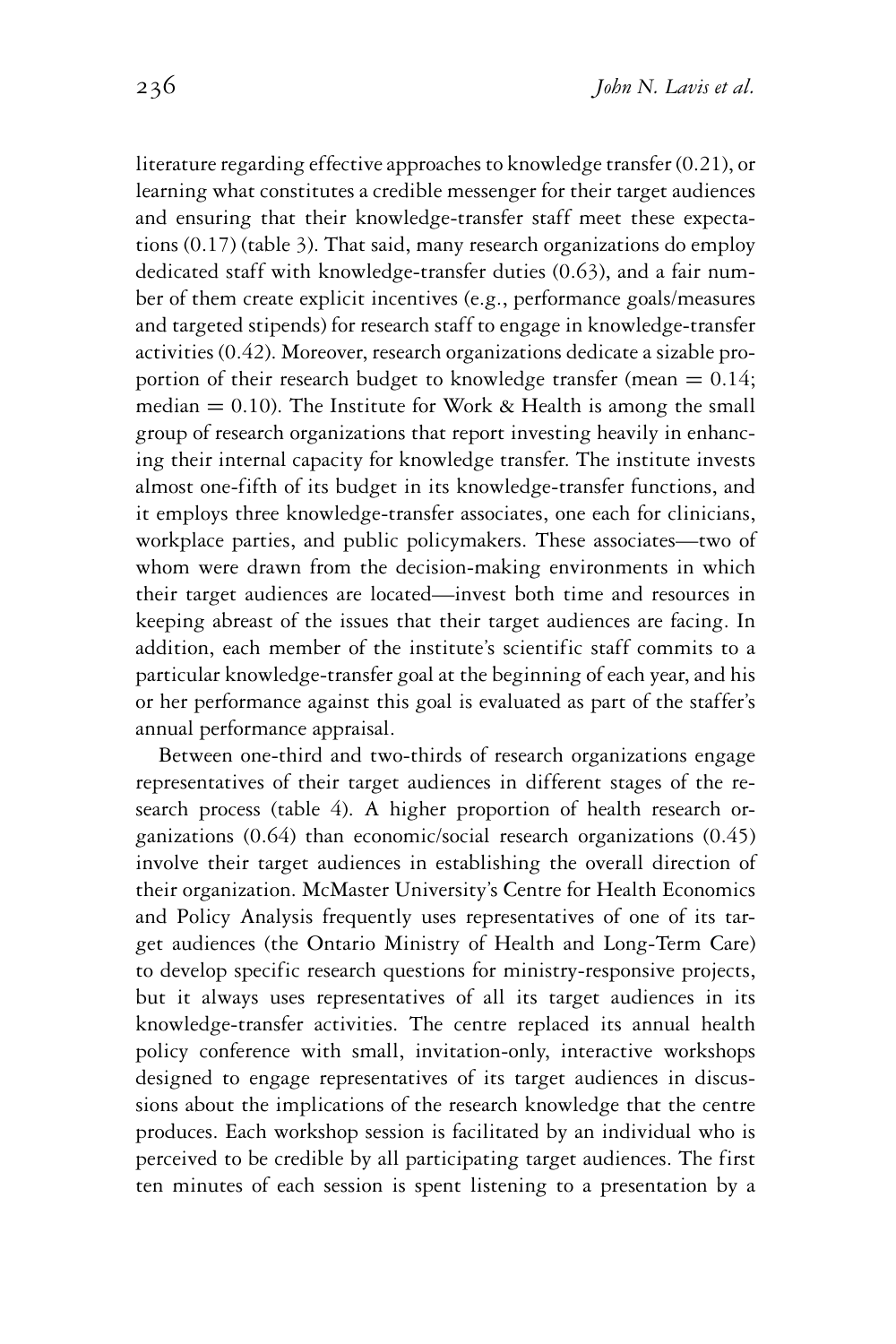| By Whom Is Research Knowledge Transferred and with What Investments in Assisting Them?                                |                |                                  | Proportion Reporting That Research Organization Invests                                                                                                                       |
|-----------------------------------------------------------------------------------------------------------------------|----------------|----------------------------------|-------------------------------------------------------------------------------------------------------------------------------------------------------------------------------|
|                                                                                                                       |                |                                  | in Knowledge Transfer in the Following Ways<br>(versus no investment)                                                                                                         |
| Investments in Knowledge-Transfer                                                                                     | $\overline{4}$ | Health Research<br>Organizations | Economic/Social Research<br>Organizations <sup>a</sup>                                                                                                                        |
| Dedicates part of budget to knowledge-transfer activities                                                             | 0.83           | 0.83                             | $0.83\,$                                                                                                                                                                      |
| Employs dedicated staff with knowledge-transfer duties<br>Creates explicit incentives for research staff to engage    | 0.63<br>0.42   | 0.46<br>0.62                     | 0.63<br>0.36                                                                                                                                                                  |
| in knowledge-transfer activities                                                                                      |                |                                  |                                                                                                                                                                               |
|                                                                                                                       |                |                                  | Proportion Reporting That Research Organization Invests in Knowledge<br>Transfer in the Following Ways Either Frequently or Always<br>(versus occasionally, rarely, or never) |
| Dedicates resources to developing relationships with print, radio,<br>and/or television journalists                   | 0.34           | 0.30                             | 0.40                                                                                                                                                                          |
| Knowledge-transfer staff know of and interact with people<br>performing similar roles in other research organizations | 0.31           | 0.34                             | 0.26                                                                                                                                                                          |
| Dedicates resources to identifying opinion leaders and working with<br>them to transfer research knowledge            | 0.30           | 0.34                             | 0.25                                                                                                                                                                          |
| Knowledge-transfer staff subscribe to and share information from<br>list-serves about knowledge transfer              | 0.23           | 0.24                             | 0.21                                                                                                                                                                          |
| Dedicates resources to skill building among knowledge-transfer staff                                                  | 0.22           | 0.26                             | 0.16                                                                                                                                                                          |
| Dedicates resources to getting to know the research literature<br>about effective approaches to knowledge transfer    | 0.21           | 0.27                             | $0.12***$                                                                                                                                                                     |
| Dedicates resources to learning what constitutes a credible                                                           | 0.17           | 0.20                             | 0.13                                                                                                                                                                          |
| messenger for target audiences and ensuring that knowledge-transfer                                                   |                |                                  |                                                                                                                                                                               |
| staff meet these expectations                                                                                         |                |                                  |                                                                                                                                                                               |
|                                                                                                                       |                |                                  |                                                                                                                                                                               |

<sup>a</sup>A t-test was performed for each type of investment in knowledge transfer to compare health research organizations and economic/social research organizations.<br>\*  $p \le 0.1$ , \*\*  $p \le 0.05$ , \*\*\*  $p \le 0.01$ . aA t-test was performed for each type of investment in knowledge transfer to compare health research organizations and economic/social research organizations. ∗*p* ≤ 0.1, ∗∗ *p* ≤ 0.05, ∗∗∗ *p* ≤ 0.01.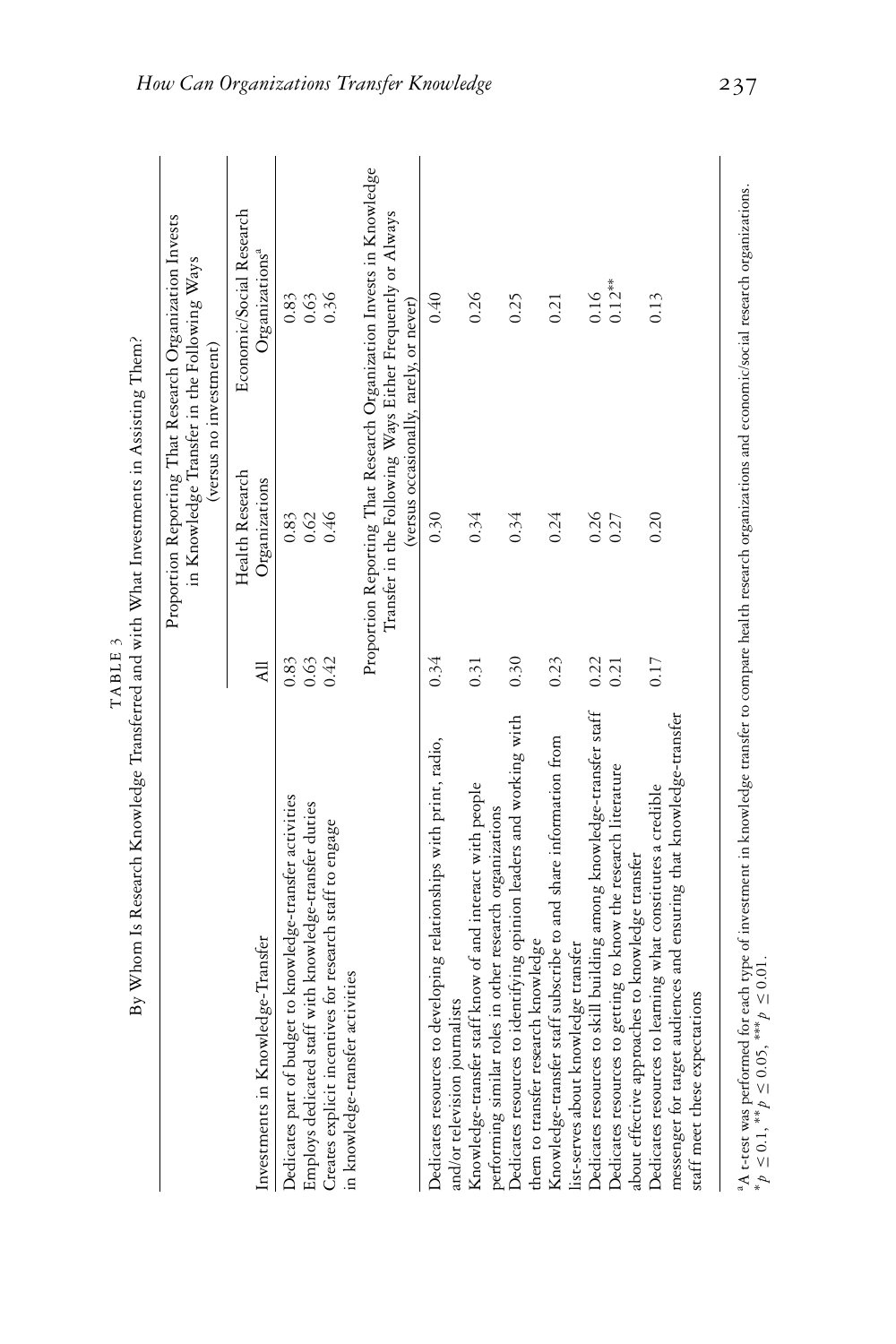|                                                                               |      |                                         | in Interactive Processes with Target Audiences in the Following<br>Proportion Reporting That Research Organization Engages<br>Stages of the Research Process Either Frequently or Always<br>(versus occasionally, rarely, or never) |
|-------------------------------------------------------------------------------|------|-----------------------------------------|-------------------------------------------------------------------------------------------------------------------------------------------------------------------------------------------------------------------------------------|
| Stages of the Research Process                                                | Ę    | <b>Health Research</b><br>Organizations | Economic/Social Research<br>Organizations <sup>a</sup>                                                                                                                                                                              |
| Responding to individual queries resulting from<br>knowledge-transfer efforts | 0.63 | 0.61                                    | 0.66                                                                                                                                                                                                                                |
| Transferring the research findings to target audiences                        | 0.60 | 0.59                                    | 0.61                                                                                                                                                                                                                                |
| Establishing the overall direction of the research<br>organization            | 0.56 | 0.64                                    | $0.45***$                                                                                                                                                                                                                           |
| Developing a specific research question, objective,<br>or hypothesis          | 0.53 | 0.55                                    | 0.51                                                                                                                                                                                                                                |
| Executing the research                                                        | 0.46 | 6.47                                    | 0.45                                                                                                                                                                                                                                |
| Analyzing/interpreting the research findings                                  | 0.42 | 0.41                                    | 0.44                                                                                                                                                                                                                                |
| Developing research products                                                  | 0.41 | 0.42                                    | 0.39                                                                                                                                                                                                                                |
| Establishing the preferred research design and methods                        | 0.36 | 0.34                                    | 0.39                                                                                                                                                                                                                                |

<sup>a</sup>A t-test was performed for each stage of the research process to compare health research organizations and economic/social research organizations. <sup>a</sup>A t-test was performed for each stage of the research process to compare health research organizations and economic/social research organizations.<br>\*  $p \le 0.1$ , \*\*  $p \le 0.05$ , \*\*\*  $p \le 0.01$ . *p* ≤ 0.1, ∗∗ *p* ≤ 0.05, ∗∗∗ *p* ≤ 0.01.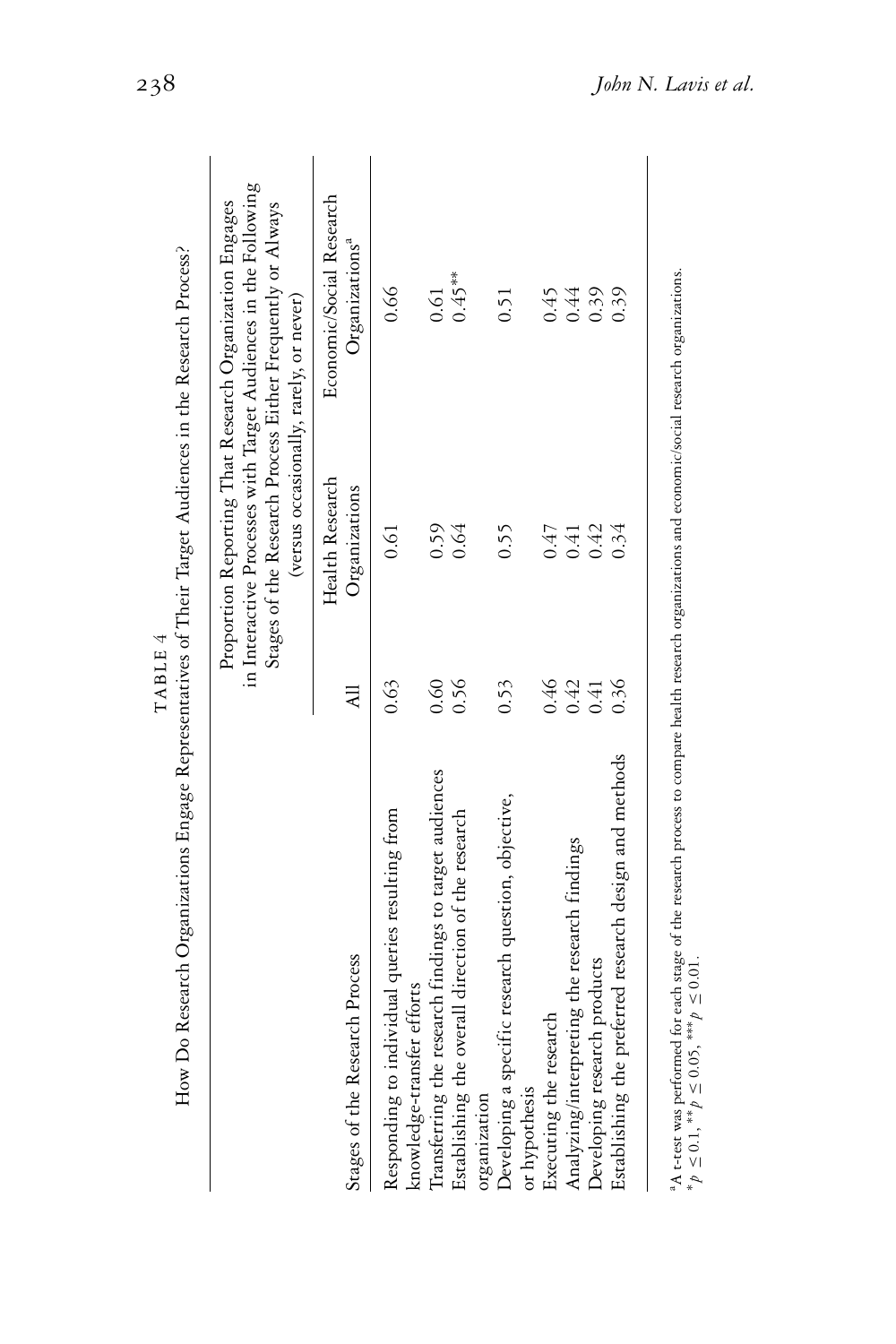researcher about an actionable message that has been developed from a body of research knowledge, and the remainder of the two-hour session is spent grappling with its implications for both action and further research.

Almost all research organizations supplement interactive processes with Web sites (0.91); fewer supplement them with other supporting communications infrastructure such as newsletters (0.60) or list-serves (0.33). The Web sites tend to be fairly passive, however, in how they engage target audiences: only about one-third notify target audiences when new material of potential interest to them has been posted (0.37). A lower proportion introduce research projects (while they are still in progress) that may have important implications for target audiences (0.21), and a still lower proportion provide a dedicated entry point (with dedicated text) for each target audience (0.11) (results not shown). Newsletters appear to be similar to Web sites in their lack of fine-tuning for different target audiences (results not shown). The Canadian Cochrane Network and Centre offers dedicated entry points on its Web site for each of its target audiences (citizens, clinicians, and public policymakers, as well as reviewers and the media) and the Program for Policy Decision-Making, a research program affiliated with McMaster University's Centre for Health Economics and Policy Analysis, does the same for its target audiences (research funders, research organizations, knowledge brokers, and public policymakers).

Only about one in ten research organizations performed any given type of evaluative activity related to knowledge transfer (results not shown). A consistently small proportion (between 0.08 and 0.12) of research organizations reported frequently or always assessing any changes in their target audiences' awareness of, knowledge of, or attitudes toward particular bodies of research knowledge or assessing any changes in their target audiences' self-reported behavior or actual behavior that could be attributed to their knowledge-transfer activities. McMaster University's Centre for Health Economics and Policy Analysis incorporated beforeand-after assessments of awareness, knowledge, attitudes, and behavior into evaluations of select knowledge-transfer workshops and compared changes in these measures with those in a control group that included representatives of the same target audiences.

While responses rarely differed between health and economic/social research organizations, responses did differ among research organizations with different target-audience orientations (results not shown). A higher proportion of research organizations that targeted all four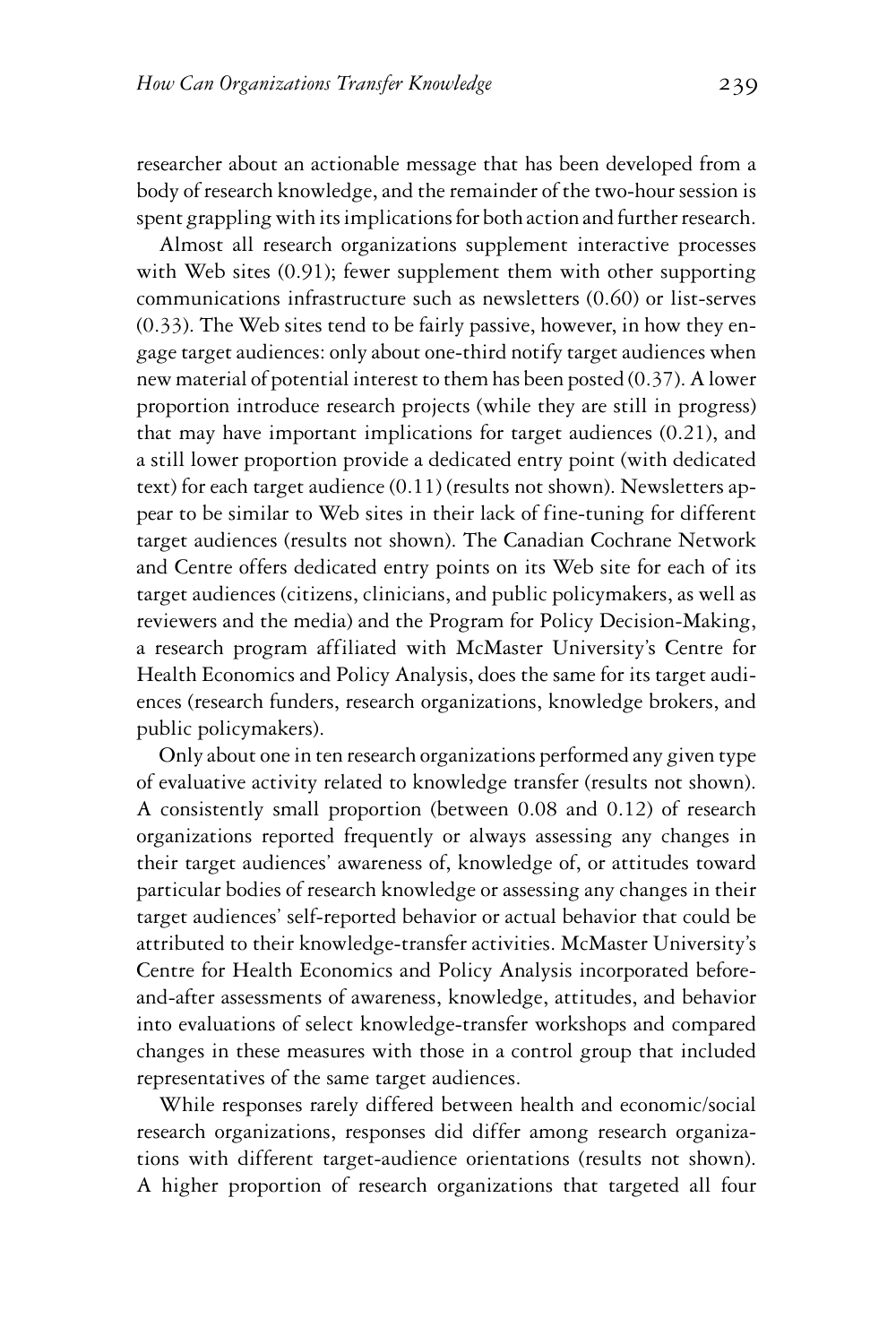target audiences (compared with none or between one and three target audiences) (1) moved beyond transferring project-specific reports and report summaries to developing messages for their target audiences that transcended particular research reports or specified possible action; (2) tailored their knowledge-transfer approach to their specific target audiences and both dedicated resources to getting to know their target audiences and spent time with them discussing research reports and ideas transcending particular research reports; (3) dedicated resources to enhancing their internal capacity for knowledge transfer; (4) engaged their target audiences in several different stages of the research process; and (5) made better use of Web sites and newsletters. Groups with different target-audience orientations did not differ in their use of supporting communications infrastructure or in their lack of attention to evaluative activities related to knowledge transfer. A larger proportion of health organizations (0.24) than economic/social research organizations (0.19) targeted all four target audiences.

#### *Interpretation*

Self-reports of current knowledge-transfer activities can tell us where the most room for improvement is, regardless of whether responses tap into actual behaviors or a social desirability bias. Biased responses are presumably based on directors' awareness and knowledge of what they think we want them to say, with the added constraint that in some domains they may be concerned that they could be questioned further. Our findings suggest that the directors of applied research organizations in Canada are at least reasonably aware of and knowledgeable about what the research literature suggests they should be doing. One finding that led us to believe that there is some social desirability bias in their responses is that more than one-third of research organizations (0.36) reported that they involved their target audiences in establishing the preferred research design and methods, a domain usually jealously guarded by researchers. At the same time, the directors of research organizations were remarkably frank about their not evaluating their knowledge-transfer activities, which suggests that this type of bias was not pervasive.

Canadian research organizations quite often report transferring research knowledge in ways consistent with our understanding of how best to undertake such activities, even though take-home messages from the field of research on knowledge transfer have been so difficult to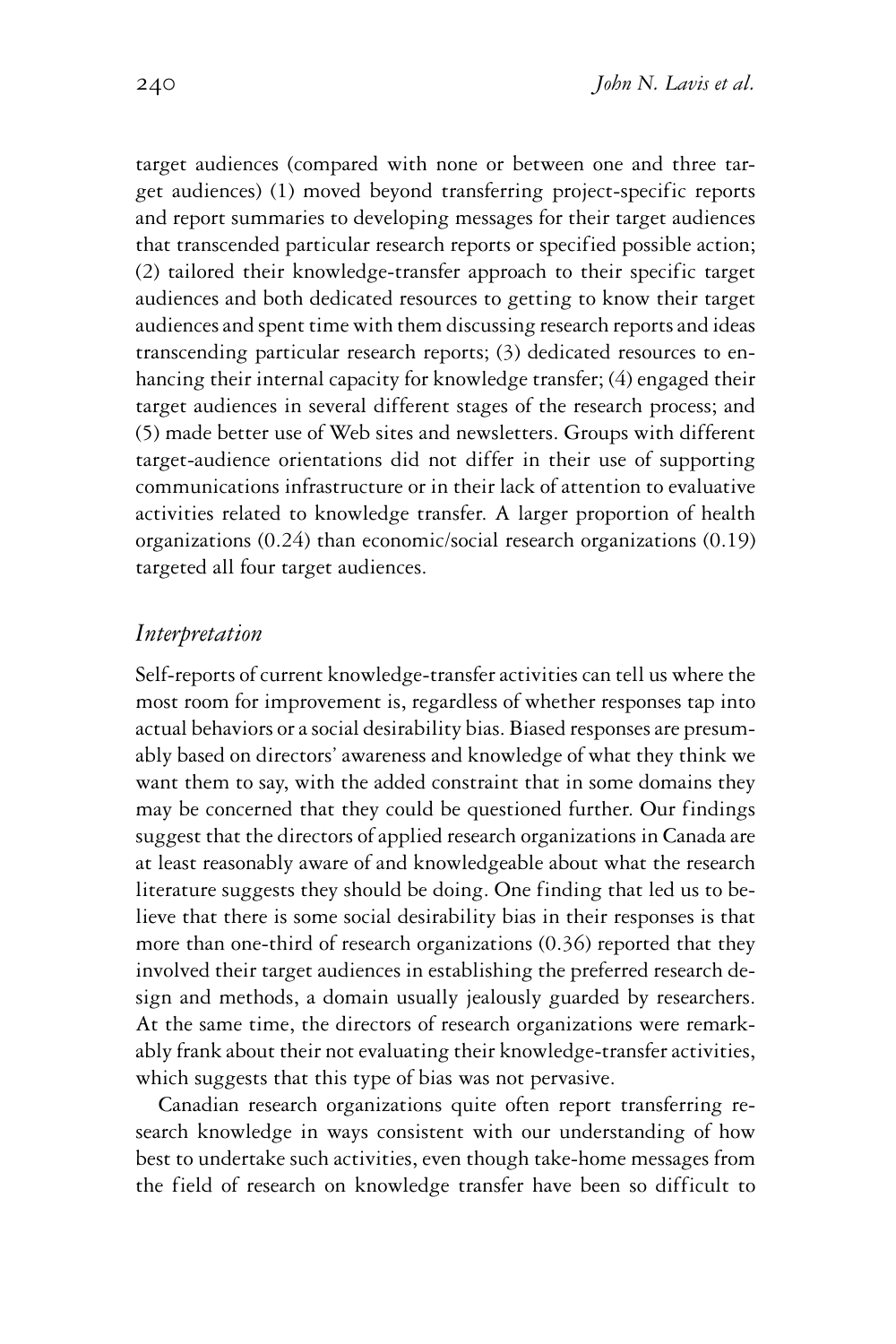identify. This finding, which was not what we had hypothesized, may reflect, in part, the strong leadership on knowledge-transfer issues in Canada by organizations such as the Canadian Health Services Research Foundation (a research funder), the Health Evidence Application and Linkage Network (a research network), and the Policy Research Initiative (a federal government initiative to increase the capacity of the Canadian government to identify**,** understand, and address the longerterm policy issues facing Canada and Canadians). These findings may also reflect the strong pressures for action on knowledge transfer from research funders such as the Canadian Institutes of Health Research and the Social Sciences and the Humanities Research Council of Canada. The newly created Canadian Institutes of Health Research, for example, has as its objective to "excel ... in the creation of new knowledge and its translation into improved health for Canadians, more effective health services and products and a strengthened health care system."<sup>1</sup>

Leadership and legislative mandates in this area may also exert reciprocal influences on one another over time. These forces may have been helped along by the nature of Canada's research community, with its relatively small size creating pressures to seek value for money in health services and health policy research and with its interconnectedness creating opportunities for the rapid diffusion of new approaches to knowledge transfer. These forces will likely feed on themselves in the future as graduate training experiences are shaped by exposure to a new knowledge transfer–specific training center and by more general health services and health policy research training centers emphasizing training in knowledge transfer.

The combination of few statistically significant differences between health and economic/social research organizations and higher response rates among health research organizations likely means that health research organizations more frequently transfer research knowledge in ways consistent with the available research evidence. The economic/social research organizations that responded to the survey are likely more interested in knowledge transfer than those that did not respond and are therefore more likely to have sought out better ways of transferring research knowledge. This finding is consistent with what we had hypothesized. That said, the economic/social research organizations for which

<sup>&</sup>lt;sup>1</sup>An Act to establish the Canadian Institutes of Health Research, to repeal the Medical Research Council Act and to make consequential amendments to other Acts, 2000, S.C. 2000, c. 13.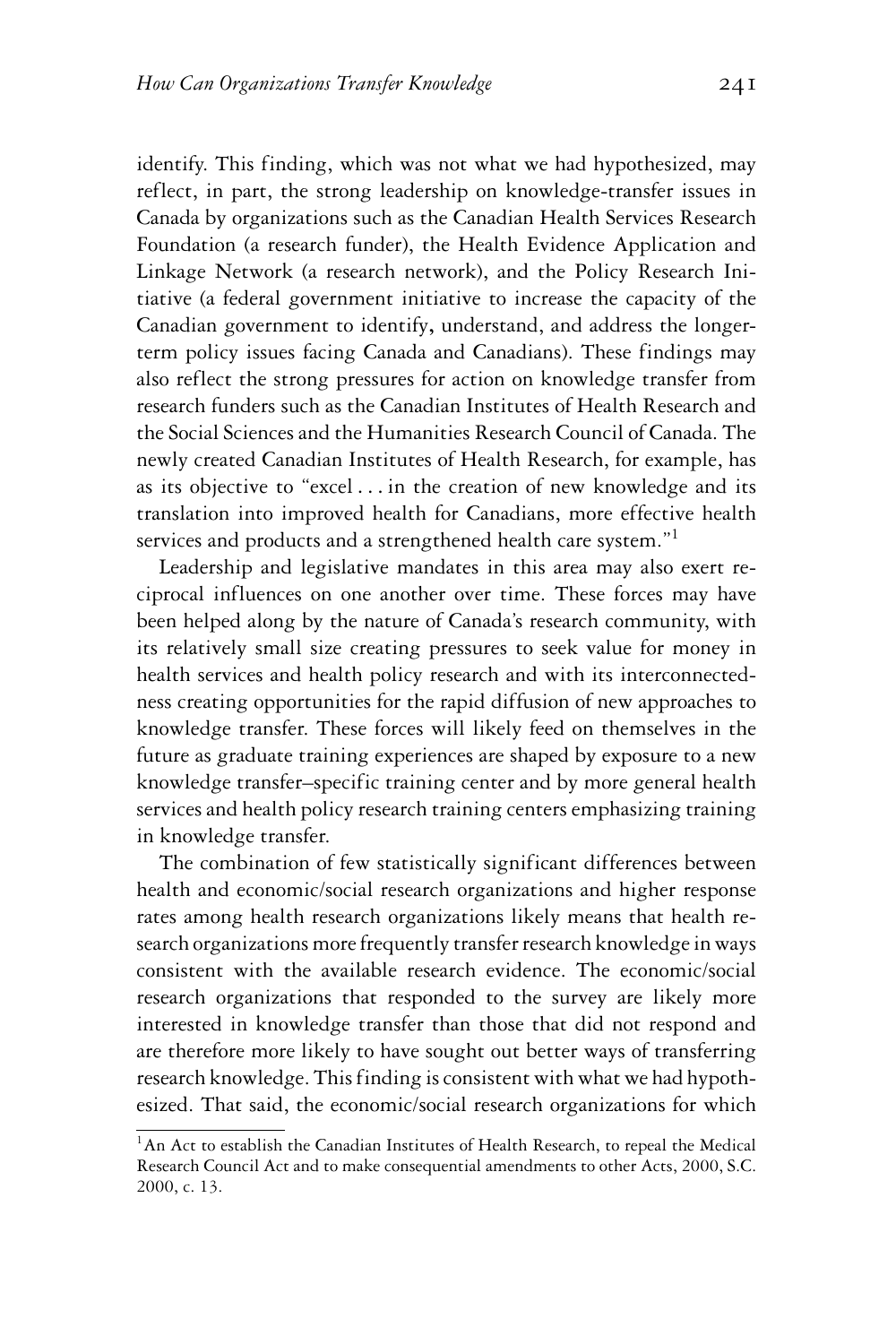we have data quite often reported transferring research knowledge in ways consistent with our understanding of how best to undertake such activities. Research organizations in other sectors with which we are familiar, such as the cultural policy sector, also appear to be headed in this direction. While similar clusters of innovation may exist in other countries, such as with the Agency for Healthcare Research and Quality in the United States, they may not have created the same degree of momentum. Questions about when and how these innovative clusters emerged in Canada and why more clusters may have emerged in Canada than in some other countries warrant more detailed exploration.

Canadian research organizations that identified all four possible groups as target audiences tended to report transferring research knowledge in ways consistent with our understanding of how best to undertake such activities more frequently than did research organizations that identified fewer possible groups as target audiences. This finding, which was contrary to what we had hypothesized, may reflect a greater commitment to knowledge transfer among those research organizations that exist to serve multiple target audiences (i.e., serving multiple target audiences is more complicated, so more resources are dedicated to it, a possibility borne out by the gradient in both the mean and median proportions of research budgets spent on knowledge transfer). The finding may also reflect a greater need for multiple approaches to knowledge transfer among those research organizations that serve multiple target audiences (i.e., serving multiple target audiences requires multiple approaches, so there is a greater likelihood that at least one approach will be consistent with the research evidence on knowledge transfer). Finally, the finding may reflect a greater appreciation of our understanding of how best to transfer research knowledge among those research organizations that have identified multiple target audiences (i.e., having identified target audiences is a marker for understanding the research evidence for knowledge transfer).

While we feel quite confident about the validity of our findings for Canadian health research organizations, we found three reasons why our sample of economic/social research organizations may not be representative of all economic/social research organizations. First, the research team and advisory groups were drawn from the health sector, so we may not have identified all eligible economic/social research organizations. Second, the cover letter and survey instrument clearly noted that the research team and advisory groups were drawn from the health sector, and the first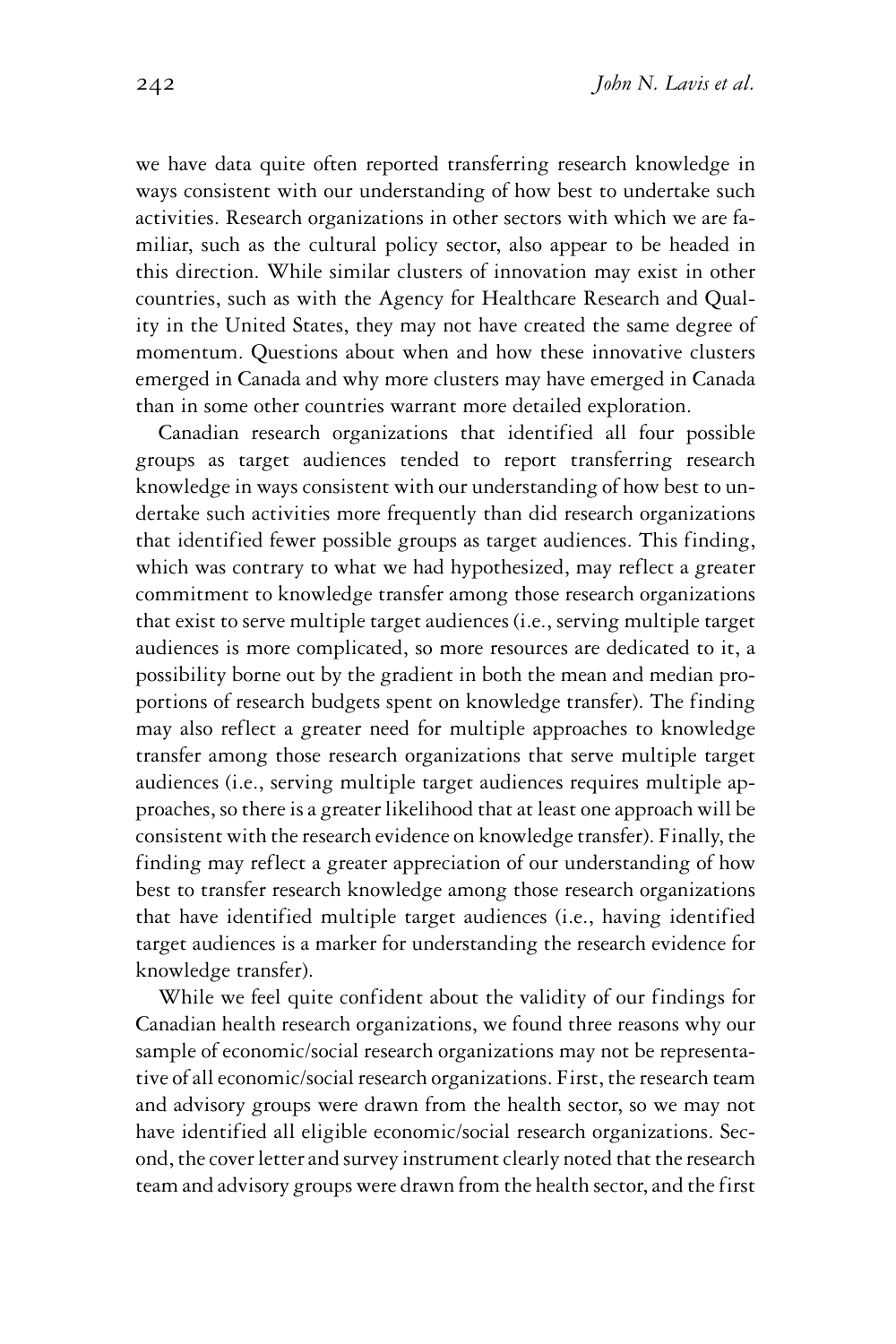question on the survey instrument (covering target audiences) provided health-related examples, so our perceived credibility among and relevance to economic/social research organizations may have affected their willingness to complete the survey. Third, the lack of an endorsement letter from a highly respected individual in the economic/social sector in our second follow-up attempt may also have affected their willingness to complete the survey. This possibility is partly supported by the change in response rates following our second follow-up letter: an increase of nine percentage points for health research organizations and only one percentage point for economic/social research organizations. Those economic/social research organizations that did respond may be more interested in knowledge transfer and therefore more likely than their nonresponding colleagues to report transferring research knowledge in ways consistent with our understanding of how best to undertake such activities.

Given the current practices in knowledge transfer, the opportunities for Canadian research organizations' improvement appear to lie in developing actionable messages for decision makers (what is transferred), developing knowledge-uptake skills among target audiences (to whom is it transferred) and knowledge-transfer skills within their own organizations (by whom is it transferred), and evaluating the impact of knowledge-transfer activities (with what effect). Evaluation appears to be a particularly underexplored area. Possible reasons include a lack of infrastructure for evaluation, a lack of knowledge of how to undertake such an evaluation, the difficulties associated with undertaking such an evaluation, and concern about how the findings of an evaluation will be acted on (Lavis, Ross, McLeod et al. 2003). We recognize, however, that such implications pertain primarily to the research organizations that produce (or recognize the need to produce) syntheses or systematic reviews, not single studies, because only these research organizations provide (or have the ability to provide) the focus on bodies of research knowledge that we believe to be critical to the development of actionable messages.

Research funders may want to consider helping research organizations take advantage of these opportunities for improvement. Funders could structure the knowledge-transfer requirements for the research organizations they fund in ways conducive to these opportunities. For example, a funder could require research organizations to move beyond transferring reports on research projects to transferring actionable messages based on whole bodies of research knowledge. Such a move would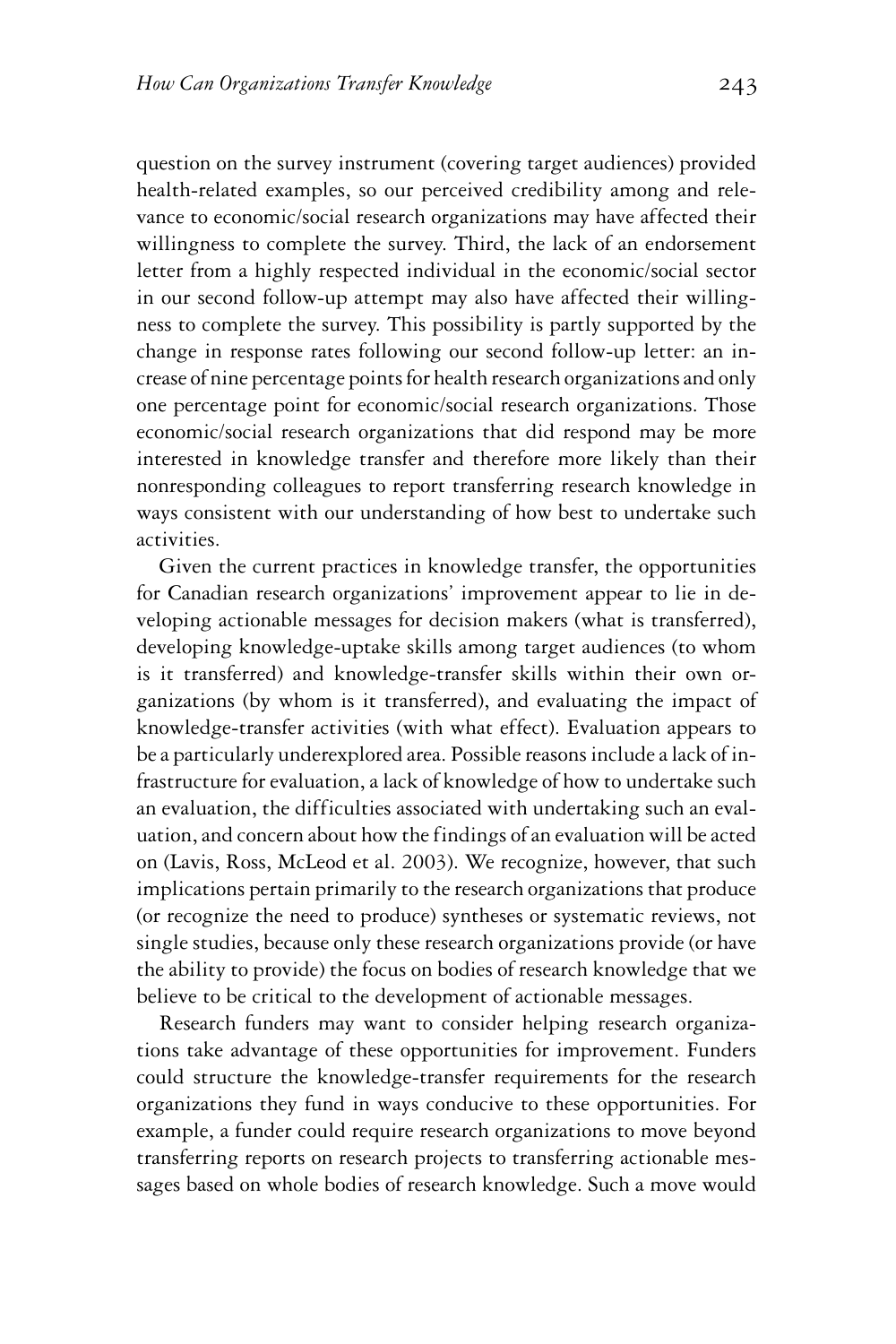help counter the academic incentives*for*focusing on peer-reviewed publications and *against* transferring research knowledge to decision makers. Academic tenure and promotion decisions are based on peer-reviewed grants, not just on peer-reviewed publications. If funders introduced particular knowledge-transfer requirements, academic institutions would not need to debate the relevance of and to quantify contributions to this area because their existing criteria would capture commitments to knowledge transfer. A funder could also require research organizations that produce similar types of research knowledge for similar types of target audiences to work together to undertake small-scale evaluations of their knowledge-transfer activities. Furthermore, a funder could sponsor skill-building workshops for both the target audiences of its funded research organizations and the research and knowledge-transfer staff of its funded research organizations.

Individualized feedback may also help research organizations take advantage of these opportunities to improve their knowledge-transfer activities. To promote a dialogue within the organizations we surveyed about how to improve their knowledge-transfer efforts, we provided confidential, individualized reports to the 110 directors who requested one (from a total pool of 171 respondents). Each report compares an organization's current practices with those of other research organizations. The precedent for such an endeavor was set on the knowledge-uptake front. The Canadian Health Services Research Foundation (2000) developed a self-assessment tool for decision-making organizations to use to promote a dialogue within their own organizations about how to increase their knowledge-uptake capacity. Individualized feedback was shown to facilitate clinicians' uptake of research knowledge (Davis et al. 1995; Grimshaw et al. 2001; Oxman et al. 1995). Time will tell if the same proves true for research organizations.

#### Conclusion

Five questions—What should be transferred to decision makers? To whom should research knowledge be transferred? By whom? How? With what effect?—provide an organizing framework for a knowledge-transfer strategy. Opportunities for research organizations' improvement can be found in the differences between the answers suggested by our understanding of the research literature and those provided by research-organization directors asked to describe what they do.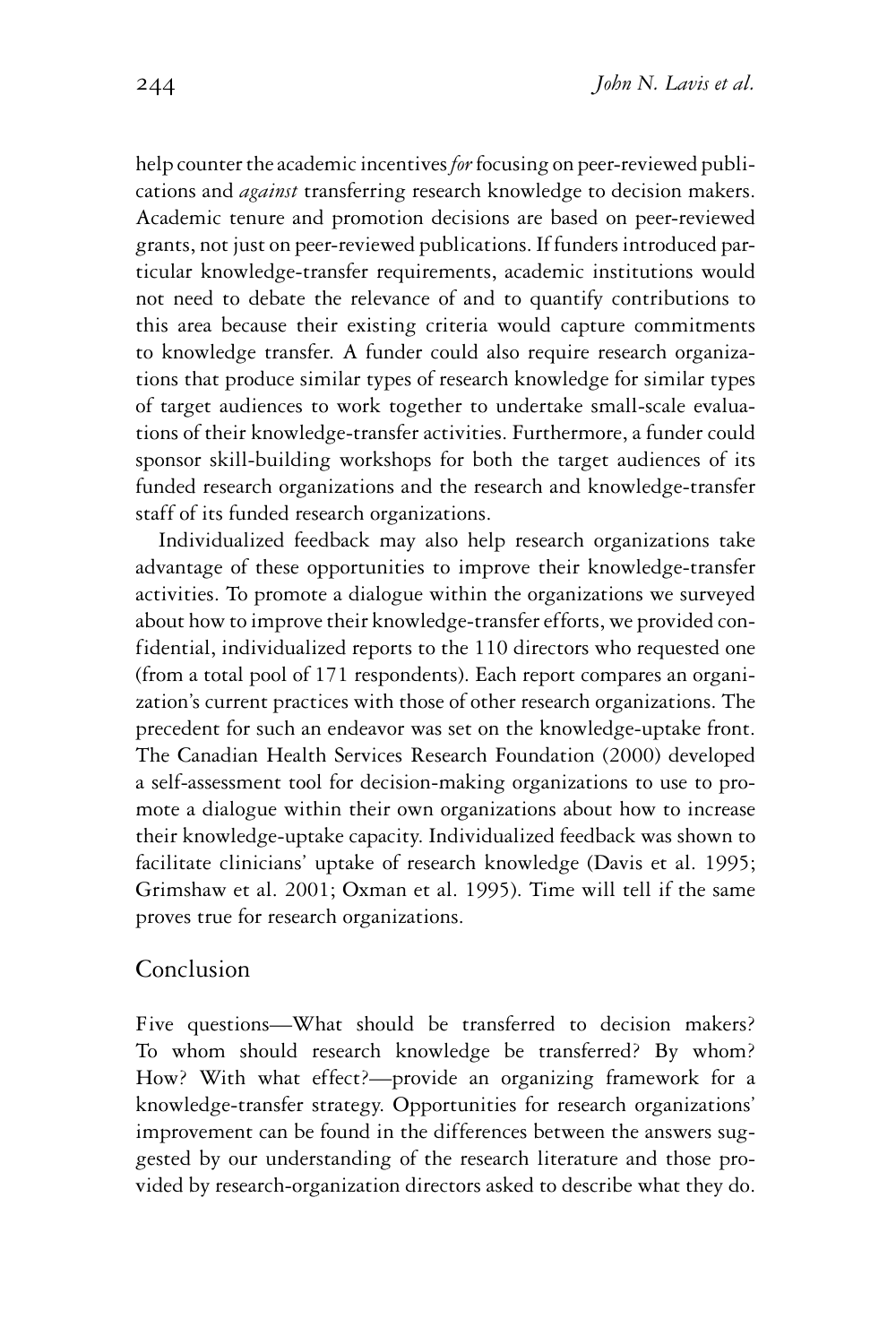In Canada, these opportunities include developing actionable messages for decision makers, developing knowledge-uptake skills among target audiences and knowledge-transfer skills in research organizations, and evaluating the impact of knowledge-transfer activities. Research funders can help research organizations take advantage of these opportunities. Opportunities for improvement in the research base from which answers to the five questions have been drawn can be found by conducting systematic reviews for each combination of question, target audience, and disciplinary perspective and/or methodological approach. We hope that asking the salient questions, placing them in a logical order, and providing preliminary answers to them will spur such reviews, as well as evaluations of the overall strategy.

#### References

- Abelson, D.E., and C.M. Carberry. 1998. Following Suit or Falling Behind? A Comparative Analysis of Think Tanks in Canada and the United States. *Canadian Journal of Political Science* 31(3):525–55.
- Black, N. 2001a. Evidence Based Policy: Proceed with Care. *British Medical Journal* 323:275–9.
- Black, N. 2001b. Public Accountability: One Rule for Practitioners, One for Scientists?*Journal of Health Services Research and Policy* 6(3):131–2.
- Canadian Health Services Research Foundation. 2000. *Self Assessment Tool for Decision Making Organizations*. Ottawa.
- Canadian Population Health Initiative. 2001. *An Environmental Scan of Research Transfer Strategies*. Ottawa: Canadian Institute for Health Information.
- Davis, D.A., M.A. Thomson O'Brien, N. Freemantle, F.M. Wolf, P. Mazmanian, and A. Taylor-Vaisey. 1999. Impact of Formal Continuing Medical Education: Do Conferences, Workshops, Rounds, and Other Traditional Continuing Education Activities Change Physician Behavior or Health Care Outcomes? *Journal of the American Medical Association* 282(9):867–74.
- Davis, D.A., M.A. Thomson, A.D. Oxman, and R.B. Haynes. 1995. Changing Physician Performance: A Systematic Review of the Effect of Continuing Medical Education Strategies. *Journal of the American Medical Association* 274(9):700–5.
- Devereaux, P.J., P.T.L. Choi, C. Lacchetti, et al. 2002. A Systematic Review and Meta-Analysis of Studies Comparing Mortality Rates of Private For-Profit and Private Not-for-Profit Hospitals. *Canadian Medical Association Journal* 166(11):1399–406.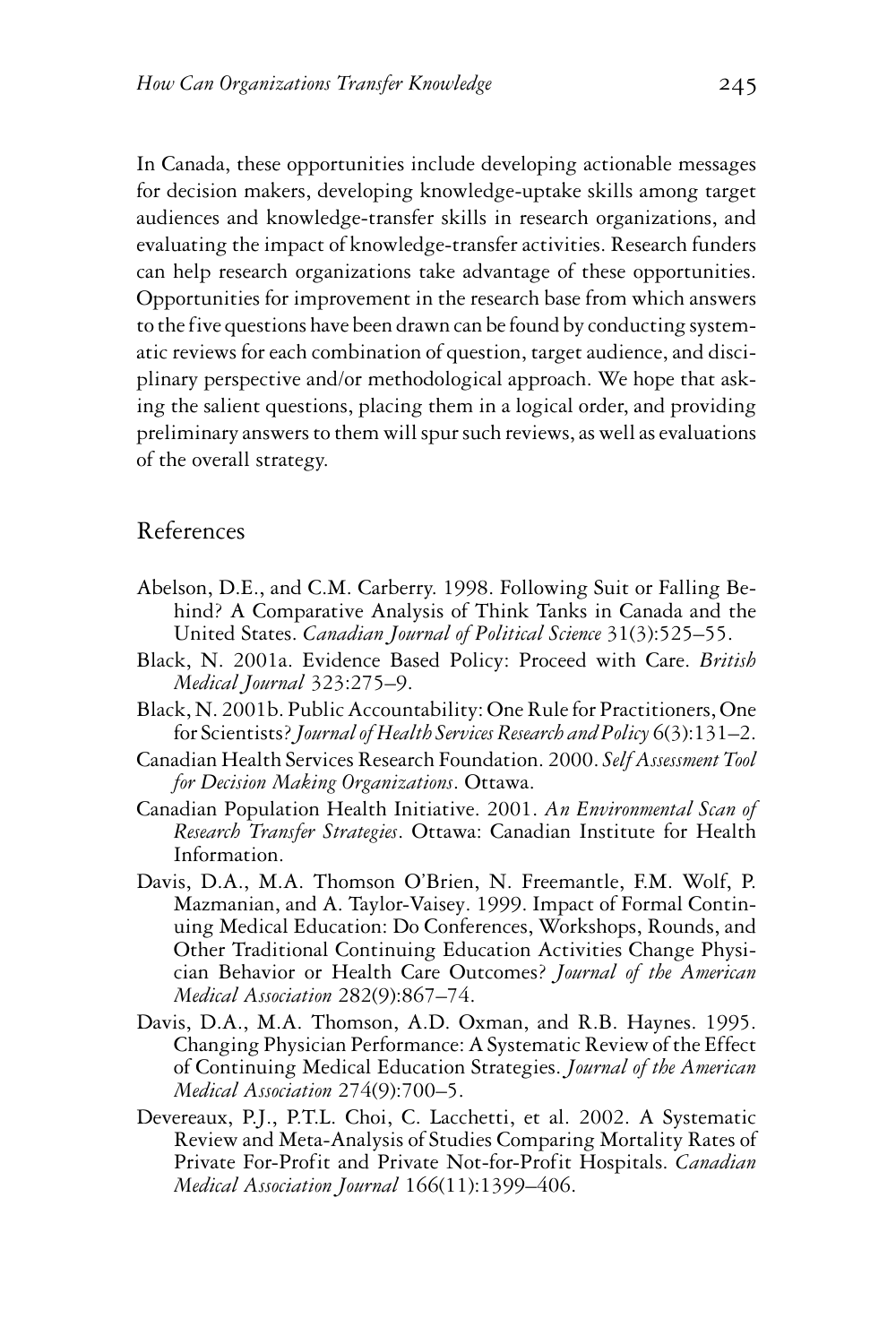- Drummond, M., J. Cooke, and T. Walley. 1997. Economic Evaluation under Managed Competition: Evidence from the U.K. *Social Science & Medicine* 45:583–95.
- Egger, M., and G. Davey Smith. 1997. Potentials and Promise. *British Medical Journal* 315:1371–4.
- Eisenberg, J.M. 1998. Health Services Research in a Market-Oriented Health Care System. *Health Affairs* 17(1):99–108.
- Estabrooks, C., V. Goel, E. Thiel, P. Pinfold, C. Sawka, and I. Williams. 2001. Decision Aids: Are They Worth It? A Systematic Review. *Journal of Health Services Research and Policy* 6(3):170–82.
- Goldberg, H.I., M.A. Cummings, E.P. Steinberg, et al. 1994. Deliberations on the Dissemination of PORT Products: Translating Research Findings into Improved Patient Outcomes. *Medical Care* 32(7):JS90–110.
- Grimshaw, J., L. Shirran, R. Thomas, G. Mowatt, C. Fraser, L. Bero, R. Grilli, E. Harvey, A. Oxman, and M.A. O'Brien. 2001. Changing Provider Behaviour: An Overview of Systematic Reviews of Interventions. *Medical Care* 39(suppl. 2):II2–45.
- Hayward, R.S.A., G.H. Guyatt, K.-A. Moore, K.A. McKibbon, and A.O. Carter. 1997. Canadian Physicians' Attitudes about and Preferences Regarding Clinical Practice Guidelines. *Canadian Medical Association Journal* 156(12):1715–23.
- Hoffmann, C., and J.M.-G. von der Schulenburg. 2000. The Influence of Economic Evaluation Studies on Decision Making: A European Survey. *Health Policy* 52:179–92.
- Huberman, M. 1994. Research Utilization: The State of the Art. *Knowledge and Policy: The International Journal of Knowledge Transfer and Utilization* 7(4):13–33.
- Innvaer, S., G.E. Vist, M. Trommald, and A.D. Oxman. 2002. Health Policymakers' Perceptions of Their Use of Evidence: A Systematic Review. *Journal of Health Services Research and Policy* 7(4):239–44.
- Landry, R., N. Amara, and M. Lamari. 2001. Utilization of Social Science Research Knowledge in Canada. *Research Policy* 30:333–49.
- Lavis, J.N. 2002. Ideas at the Margin or Marginalized Ideas? Nonmedical Determinants of Health in Canada. *Health Affairs* 21(2):107– 12.
- Lavis, J.N., S.E. Ross, J.E. Hurley, J.M. Hohenadel, G.L. Stoddart, C.A. Woodward, and J. Abelson. 2002. Examining the Role of Health Services Research in Public Policymaking. *Milbank Quarterly* 80(1):125–54.
- Lavis, J.N., S.E. Ross, C.B. McLeod, and A. Gildiner. 2003. Measuring the Impact of Health Research. *Journal of Health Services Research and Policy*. In press.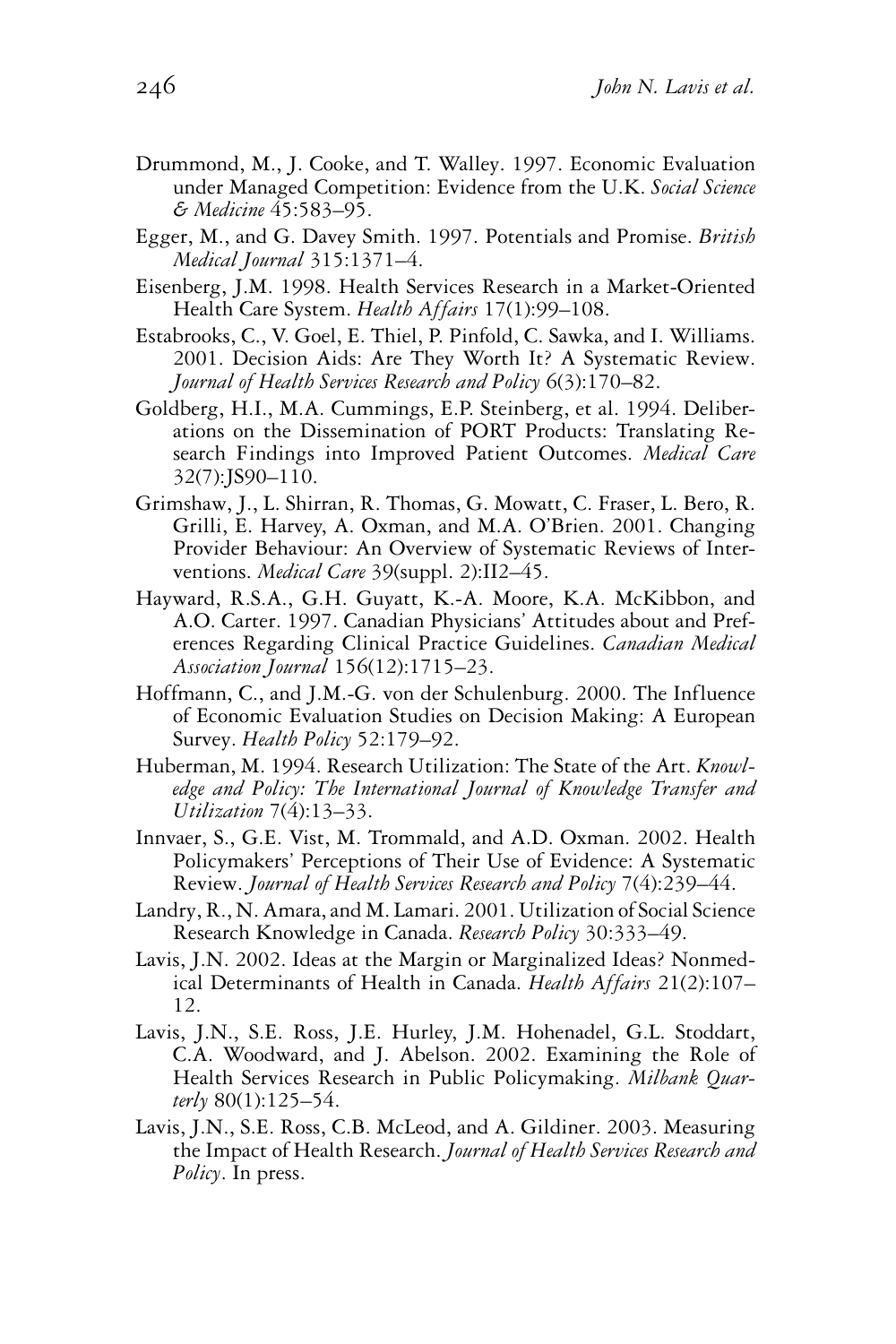- Lavis, J.N., S.E. Ross, G.L. Stoddart, J.M. Hohenadel, C.B. McLeod, and R.G. Evans. 2003. Do Canadian Civil Servants Care about the Health of Populations? *American Journal of Public Health* 93(4):658–63.
- Lewis, S. 2000. The Evolution of Health Research in Canada: The Premise, the Promise, and the Performance to Date. Paper presented to the National Academy of Medicine (Italy) Meeting on Health Policies and Research in Health Services, New York, February 23.
- Lomas, J. 1990. Finding Audiences, Changing Beliefs: The Structure of Research Use in Canadian Health Policy. *Journal of Health Politics, Policy and Law* 15:525–42.
- Lomas, J. 2000. Using "Linkage and Exchange" to Move Research into Policy at a Canadian Foundation: Encouraging Partnerships between Researchers and Policymakers Is the Goal of a Promising New Canadian Initiative. *Health Affairs* 19:236–40.
- Lomas, J., G.M. Anderson, K. Domnick-Pierre, E. Vayda, M.W. Enkin, and W.J. Hannah. 1989. Do Practice Guidelines Guide Practice? *New England Journal of Medicine* 321:1306–11.
- Lomas, J., M.W. Enkin, G.M. Anderson, W.J. Hannah, E. Vayda, and J. Singer. 1991. Opinion Leaders vs. Audit and Feedback to Implement Practice Guidelines: Delivery after Previous Caesarean Section. *Journal of the American Medical Association* 265:2202–7.
- Oxman, A.D., M.A. Thomson, D.A. Davis, and R.B. Haynes. 1995. No Magic Bullets: A Systematic Review of 102 Trials of Intervention to Improve Professional Practice. *Canadian Medical Association Journal* 153:1423–31.
- Pelz, D.C. 1978. Some Expanded Perspectives on Use of Social Science in Public Policy. In *Major Social Issues: A Multidisciplinary View*, edited by J.M. Yinger and S.J. Cutler, 346–57. New York: Free Press.
- Power, E.J., and J.M. Eisenberg. 1998. Are We Ready to Use Cost-Effectiveness Analysis in Health Care Decision Making? A Health-Services Research Challenge for Clinicians, Patients, Health Care Systems, and Public Policy. *Medical Care* 36(5):MS10–7.
- Roos, N.P., and E. Shapiro E. 1999. From Research to Policy: What Have We Learned? *Medical Care* 27(6):JS291–305.
- Shapiro, E. 1993. Gerontological Research and Health Policy: Ritual Dance or Policy Relevant? *The Gerontologist* 33(3):419–21.
- Shonkoff, J.P. 2000. Science, Policy, and Practice: Three Cultures in Search of a Shared Mission. *Child Development* 71(1):181–7.
- Sorian, R., and T. Baugh. 2002. Power of Information: Closing the Gap between Research and Policy. *Health Affairs* 21(2):264–73.
- Soumerai, S.B., and J. Avorn. 1990. Principles of Educational Outreach ("Academic Detailing") to Improve Clinical Decision Making. *Journal of the American Medical Association* 263:549–56.